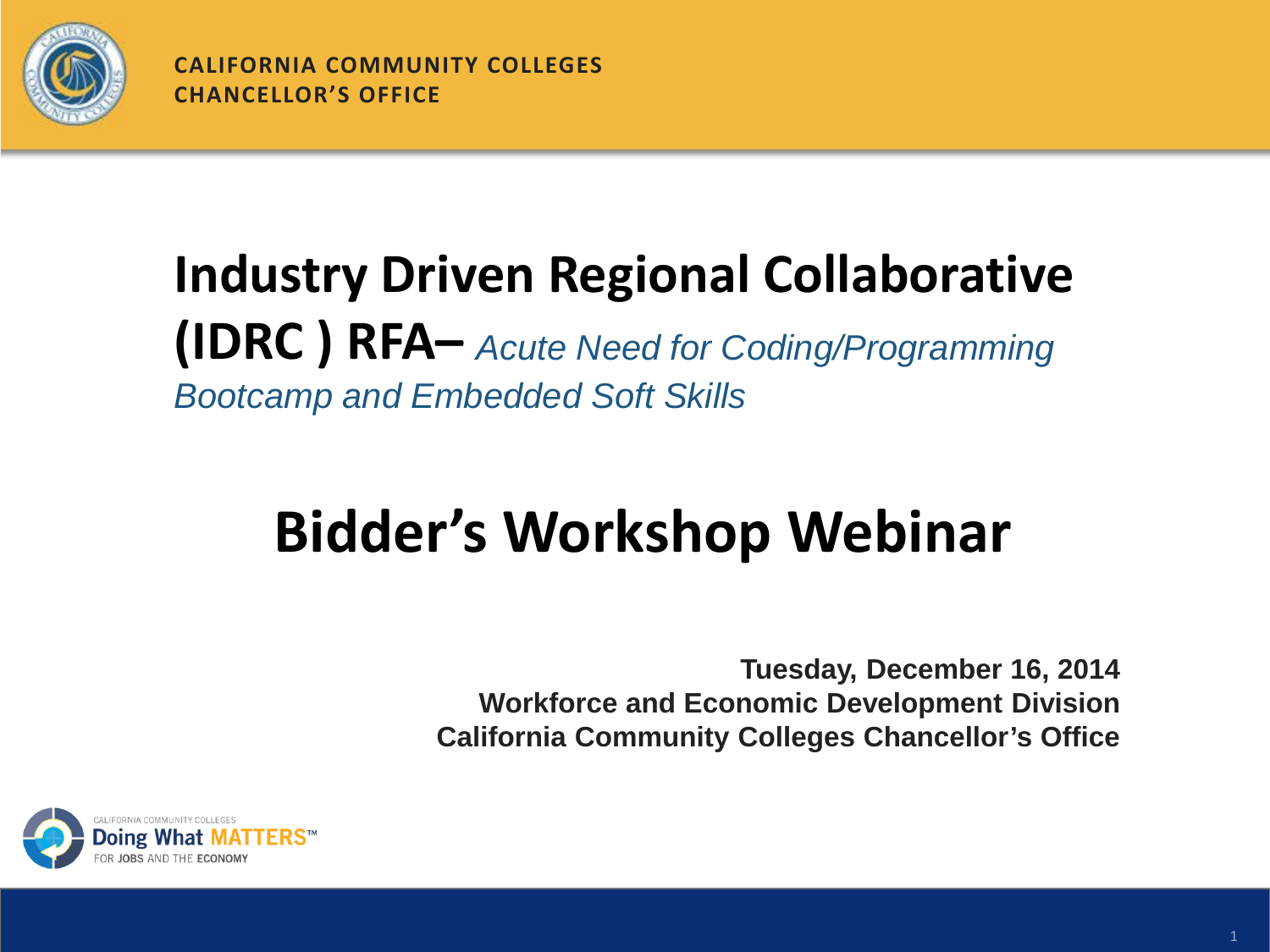

**Bidder's Conference Overview**

### **Format of Bidder's Workshop Webinar**

**[http://extranet.cccco.edu/Divisions/WorkforceandEconDev](http://extranet.cccco.edu/Divisions/WorkforceandEconDev/WEDDRFAs.aspx) [/WEDDRFAs.aspx](http://extranet.cccco.edu/Divisions/WorkforceandEconDev/WEDDRFAs.aspx)**

- Muting of Participants phones
- Overview of RFA Instruction, Terms & Conditions
- Questions & Answers
- Clarification Questions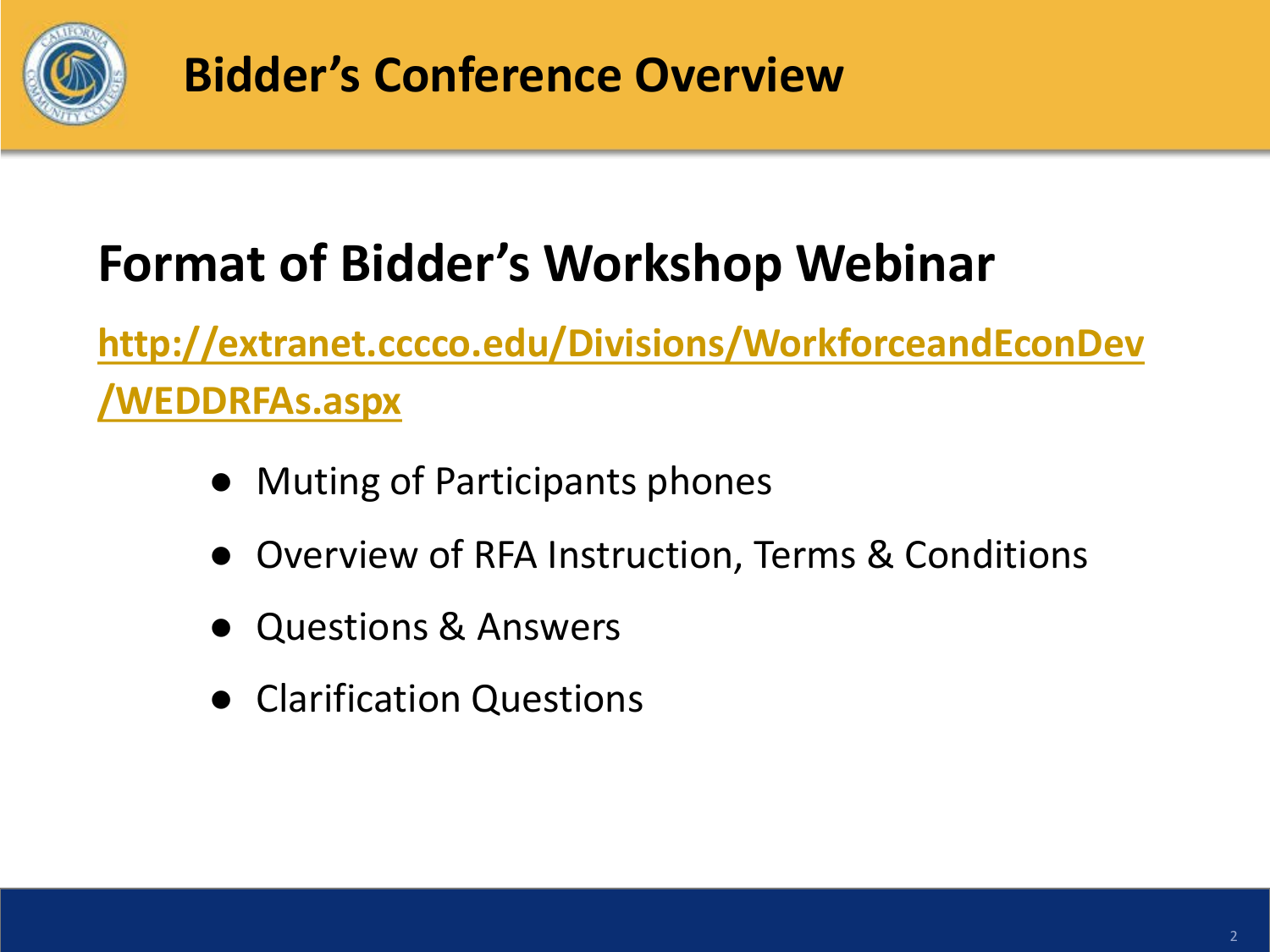

### **RFA Clarification**

If any ambiguity, conflict, discrepancy, omission, or other error in this RFA is discovered, immediately notify the Chancellor's Office of the error and request a written modification or clarification of the document. A clarifying addendum will be given to all parties who have obtained the RFA, without divulging the source of the request. Insofar as practical, the Chancellor's Office will give such notice to other interested parties, but the Chancellor's Office shall not be responsible for failure to do so.

Contact person for these Instructions and/or RFA Specification is:

Katie Faires (916) 323-5863 kfaires@cccco.edu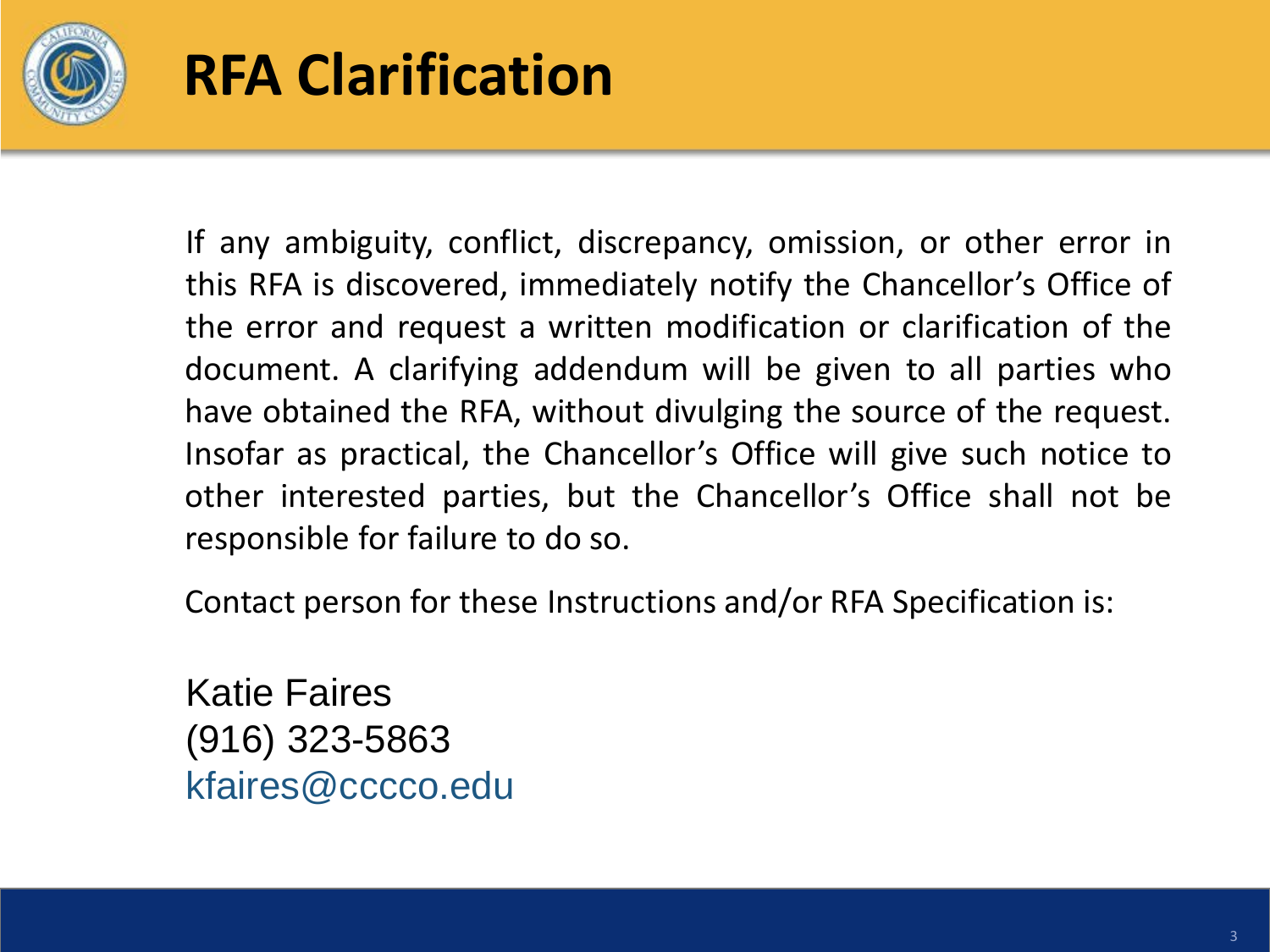

# **IDRC RFA Overview**

Industry-Driven Regional Collaboratives IDRC – *Acute Need for Coding/Programming Bootcamp and Embedded Soft Skills*

- SB 1402 (Lieu)
- Up to  $$2.725$  Million (2 12 Awards approximately)
	- *Awarded by merit of application and requested amount based on availability of funding.*
- Applications Due Friday, January 30, 2015
- 24-month grant
- Objectives outlined by Industry-Driven Regional Collaboratives RFA
- Each IDRC application whether it be standard individual or multicollege acute need focus may be specific to any or multiple industry sectors.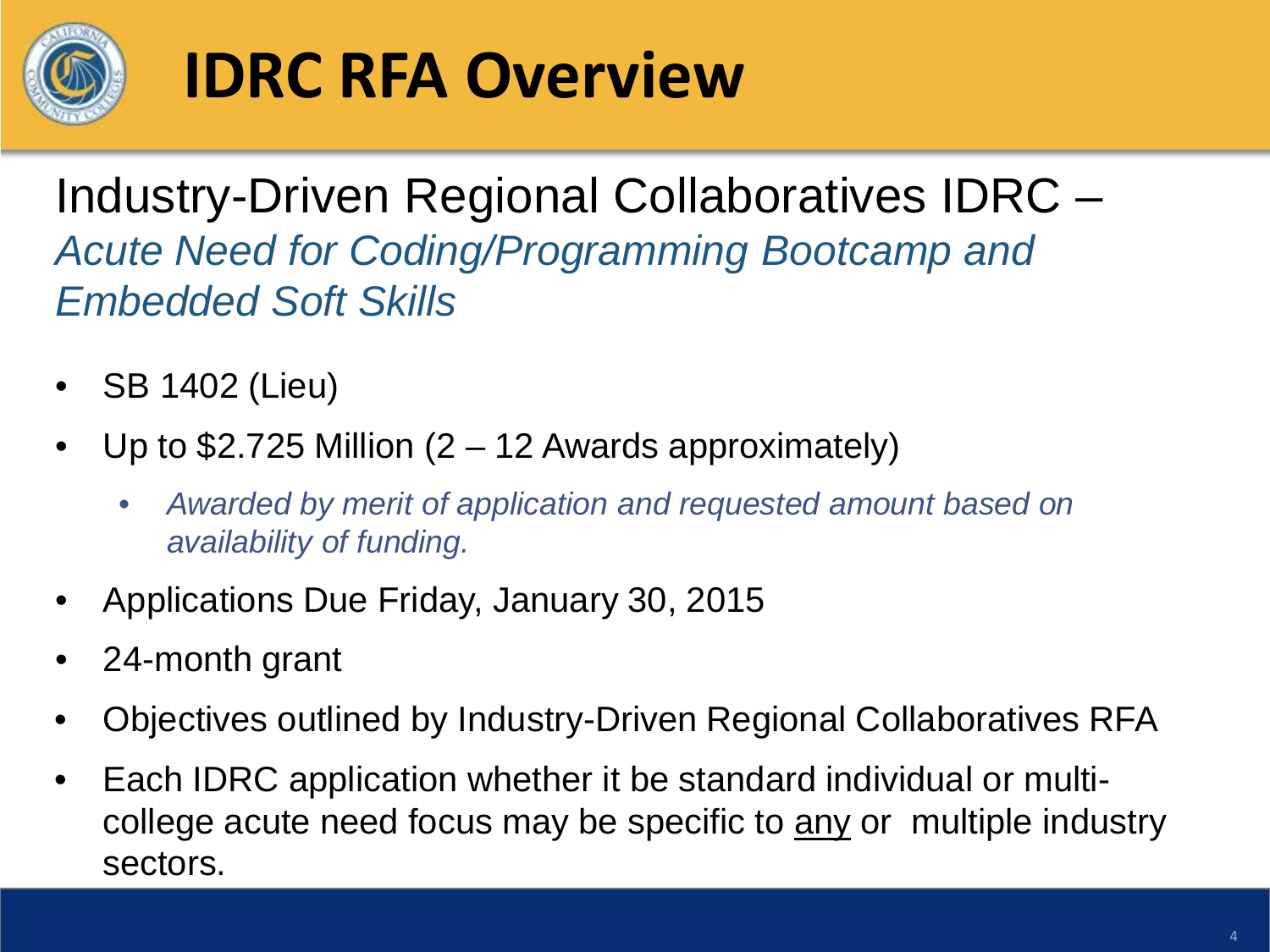

# **RFA Objectives – Acute Need**

In addition to **Standard IDRC Individual Applications**, This IDRC RFA :

- Is targeted at addressing acute labor market needs where there is inadequate responsiveness at the local level.
- Invites multi-college applications for the purpose of accelerating scale of response to target and address acute labor market needs.
- The acute employer needs specifically targeted through this RFA are:
	- *Coding/Programming Bootcamp*
	- *Embedded Soft Skills*
- **Applications may be specific to any or multiple industry sectors**.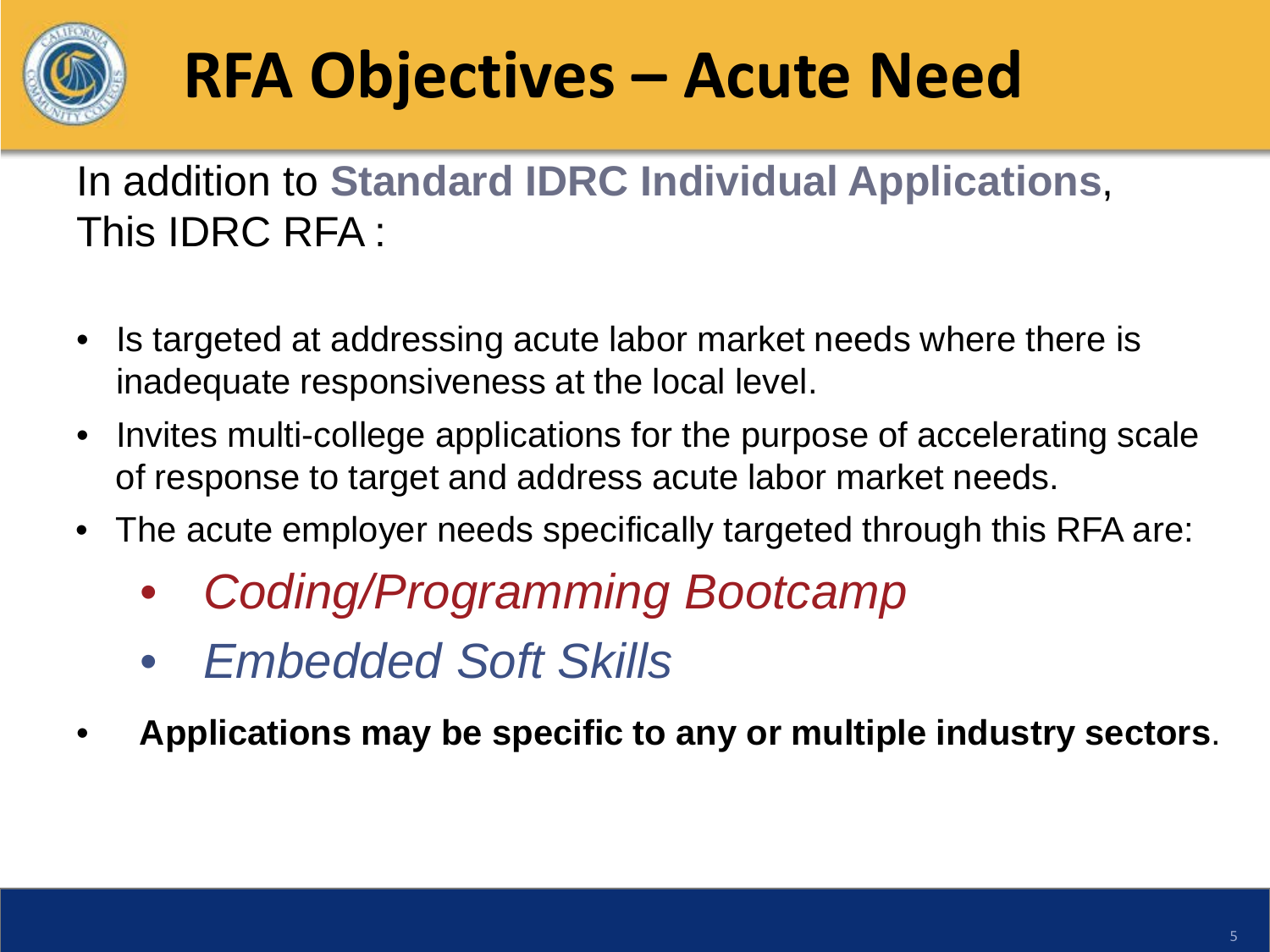

### **Coding/Programming Bootcamp**

• **A bundled sequence of short certificates approach to developing software coding/programming skills** that would enable the students/participants to enter into and compete for jobs in the broad occupational ladder of data science, user interface (UI) visualization, and/or the multitude of programming languages much in demand by employers.

 $\star$ 

Applicants are encouraged to utilize as a resource, the statewide expertise of the Information & Communications Technology/Digital Media (ICT/DM) Sector Navigator, to accelerate time-to-market and best practice sharing.

\*

While single college solutions are welcomed to apply, the severity of the labor market need drives the CCCCO to bring colleges interested in this IDRC into a network.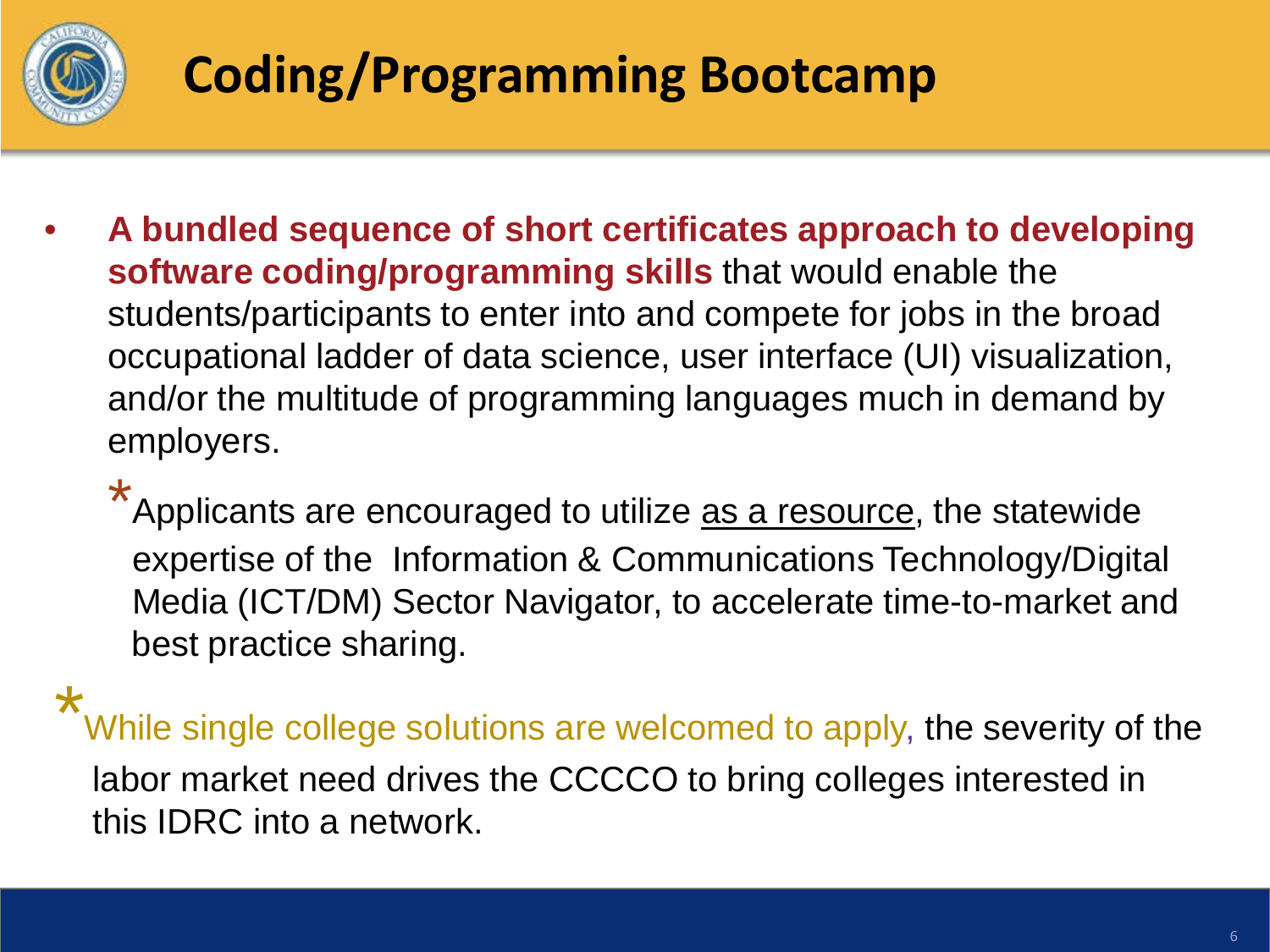

## **Embedded Soft Skills**

#### **This RFA is also soliciting for:**

- An approach to **embedding employer-advised soft skills** into existing CTE curriculum/programs, including work-based learning coursework, in order to answer the pervasive call by employers to improve these competencies amongst graduates.
	- $\triangleright$  The proposal must have a mechanism for the employer to evaluate/badge demonstrated soft skill competencies.

**\*** Single college solutions are welcomed to apply; however, the severity of the labor market need prompts the Chancellor's Office to encourage a network approach.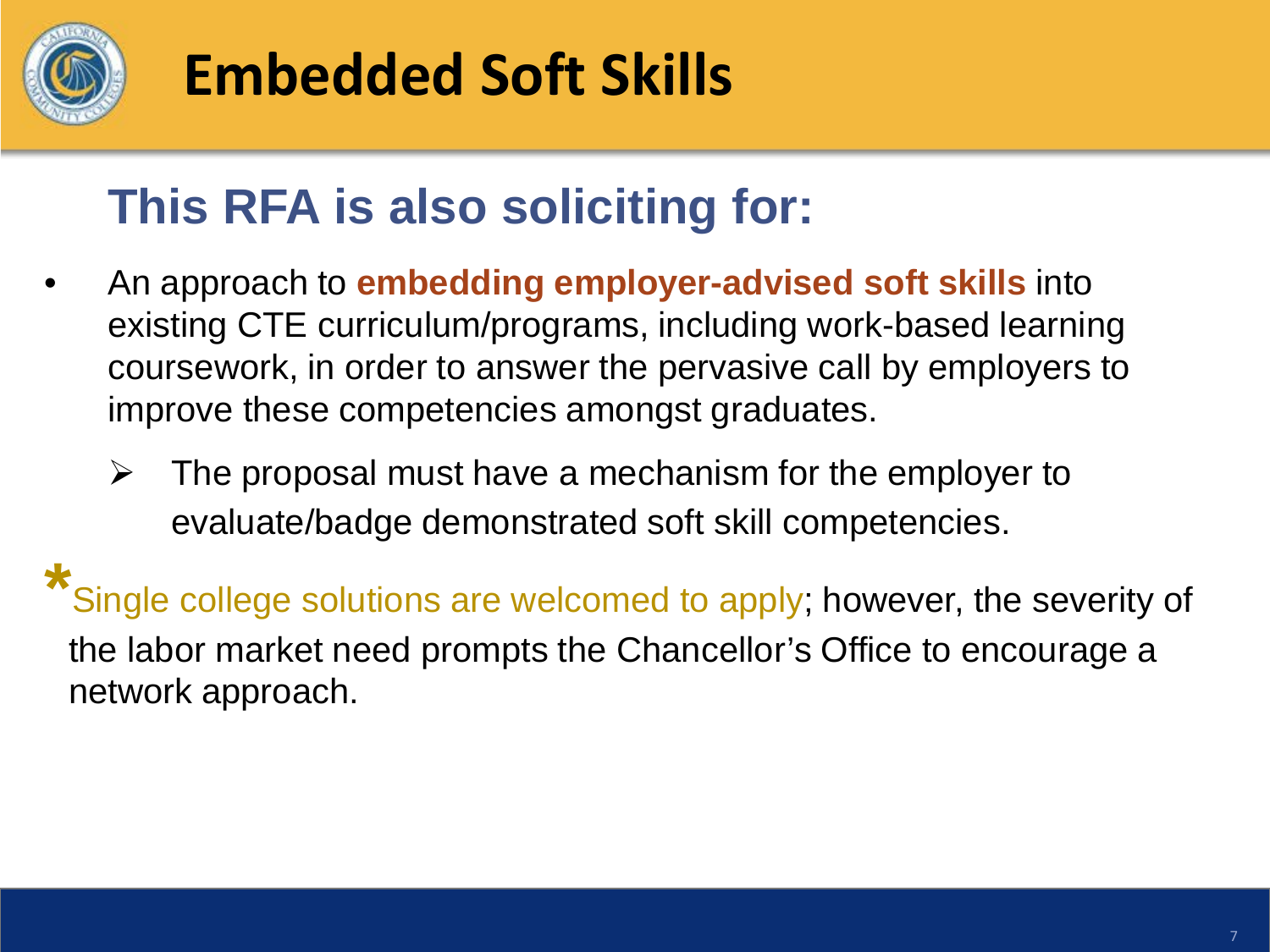

In addition to the solicitation of multi-college applications addressing acute labor market needs, this IDRC RFA also invites Standard Individual IDRC projects that meet the needs and fill gaps in services that respond to local regional needs of business, industry, employee, and workforce.

These service–delivery structures are intended to offer flexibility to local communities and partners to meet the identified regional economic development needs.

**NOTE:** The IDRC application whether it be standard or acute need focused may be specific to any or multiple industry sectors.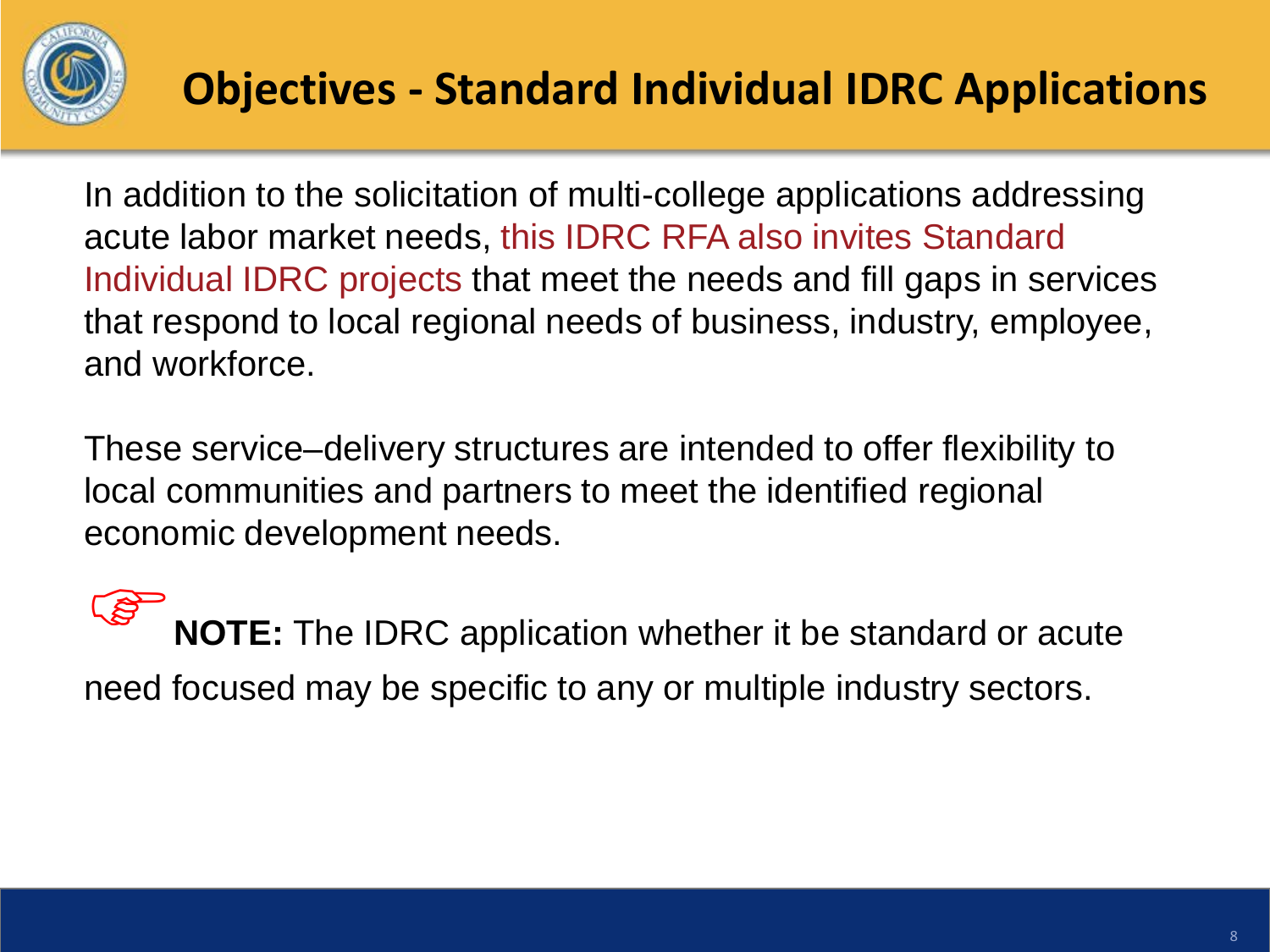

California Community Colleges participating in IDRCs may provide and/ or perform any or all of the services and functions found on page 3 of the IDRC RFA.

**These services and functions are also described in SB1402, Section 88631.**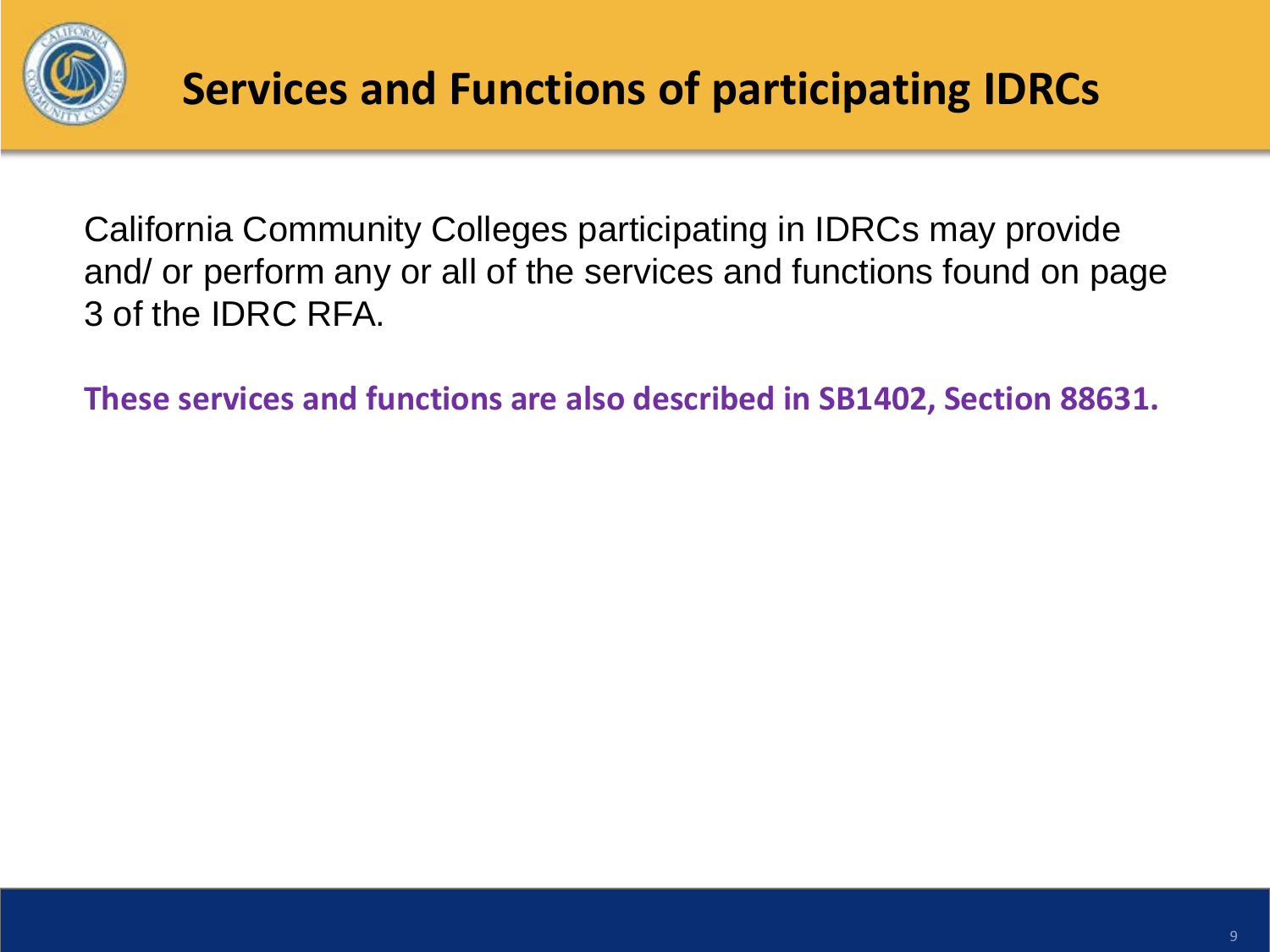

#### Momentum Points | Leading Indicators

**A minimum of three Momentum Points/Leading Indicators are required.** *(see Appendix E* Common Metrics & Accountability Measure(s) *)*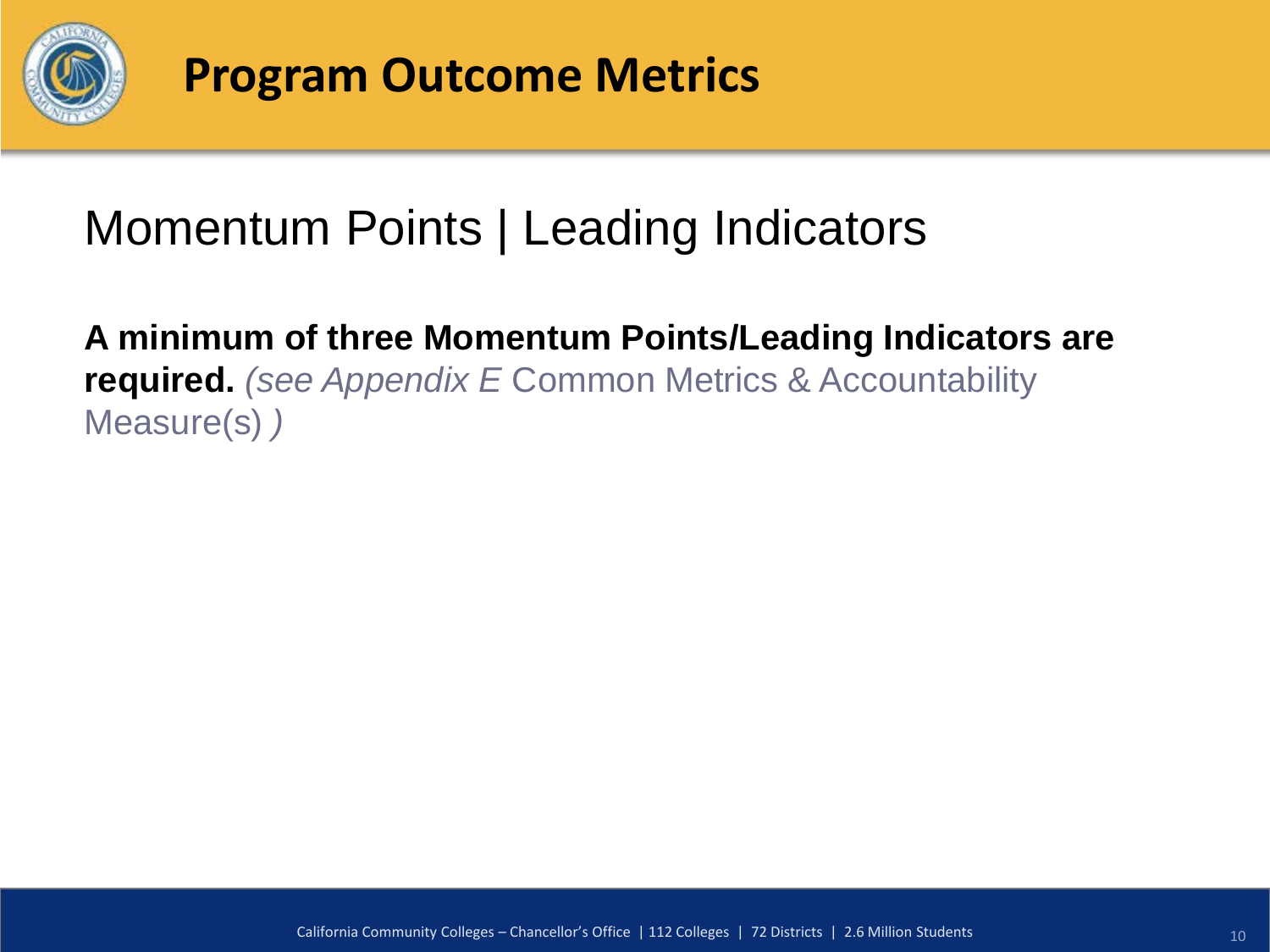

# **Eligibility**

- 1. Only a California Community College or its district is eligible to apply either as 1) a single-college applicant or as 2) the lead applicant on behalf of a multi-college network.
- **2. Submission of an initial Letter of Interest is required only for multi-college networks** or any college interested in joining a multicollege network with the intent of addressing the acute labor market needs involving software coding/programming or Embedded Soft Skills.
- 3. The letter of Interest form is located at http://extranet.cccco.edu/Divisions/WorkforceandEconDev/WEDDRF As.aspx
- 4. The completed Letter of Interest Form **must be submitted via email no later than December 22, 2014,** to Analyst Mary Kloss: [mkloss@cccco.edu](mailto:mkloss@cccco.edu).
- 5. A Letter of Interest **will not be required** for those applicants that intend to submit standard individual IDRC projects.

#### **NOTE:** Colleges may be changed, added or deleted prior to final submission of the Application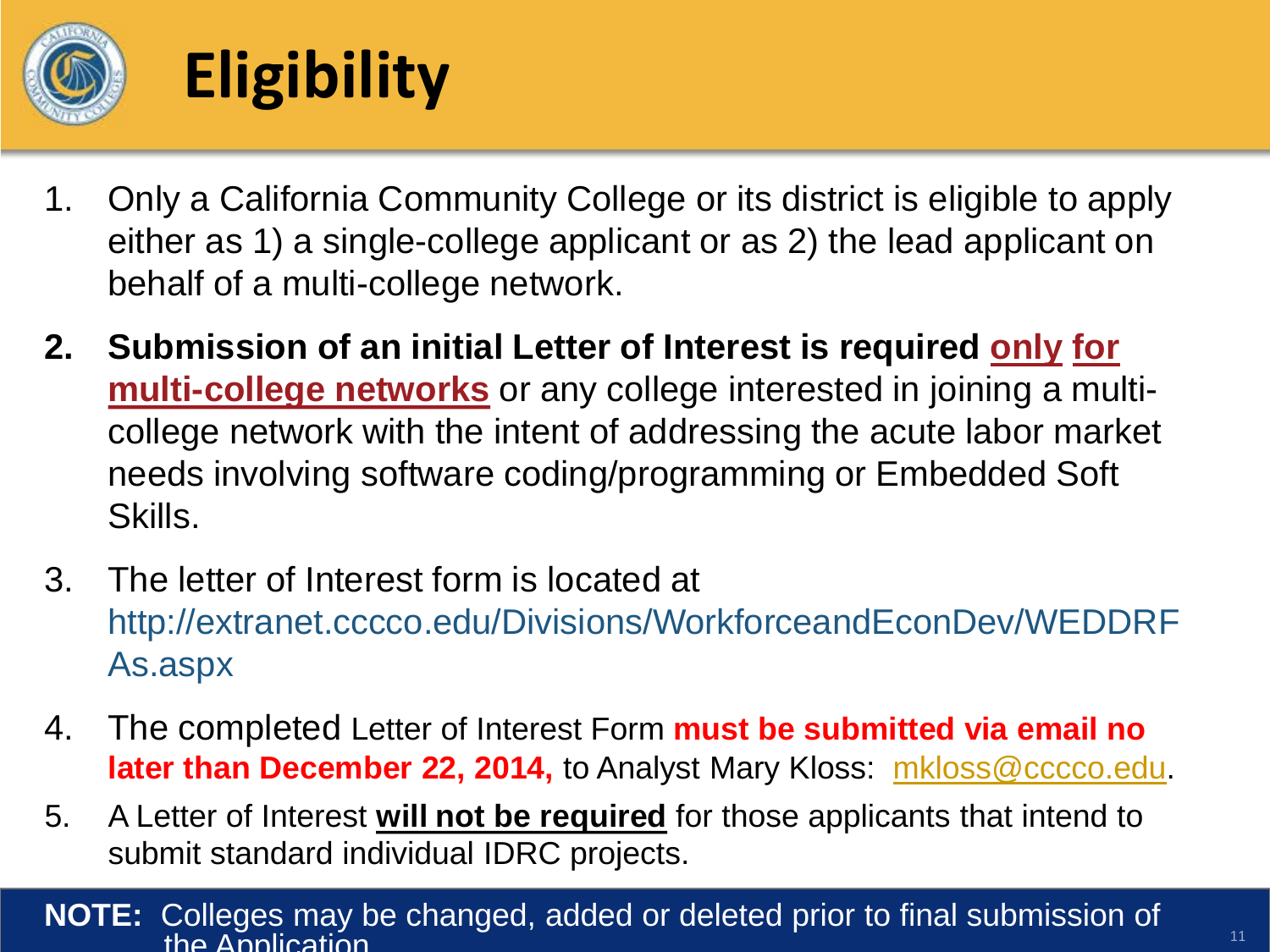

# **Letters of Interest – Next Steps**

#### **Once Letters of Interest have been received:**

1. All Letters of Interest will be made public in order for interested colleges to contact each other and join or broaden their network.

#### **NOTE: THIS MERELY PROVIDES A FORUM FOR MULTI-COLLEGE APPLICANTS TO POOL EFFORTS AND SHARE MULTI-COLLEGE STRATEGIES**.

- 1. A college will not be allowed to participate in more than one application in the coding/programming area.
- 2. A college will not be allowed to participate in more than one application in the soft skills area
- **3. Lead Multi-College Applicants** interested in forming a multi-college network are encouraged to strategize the best approach in the development and writing of the application, how to deliver on the performance outcomes, and insure that the dollar for dollar (1:1) match requirement is met.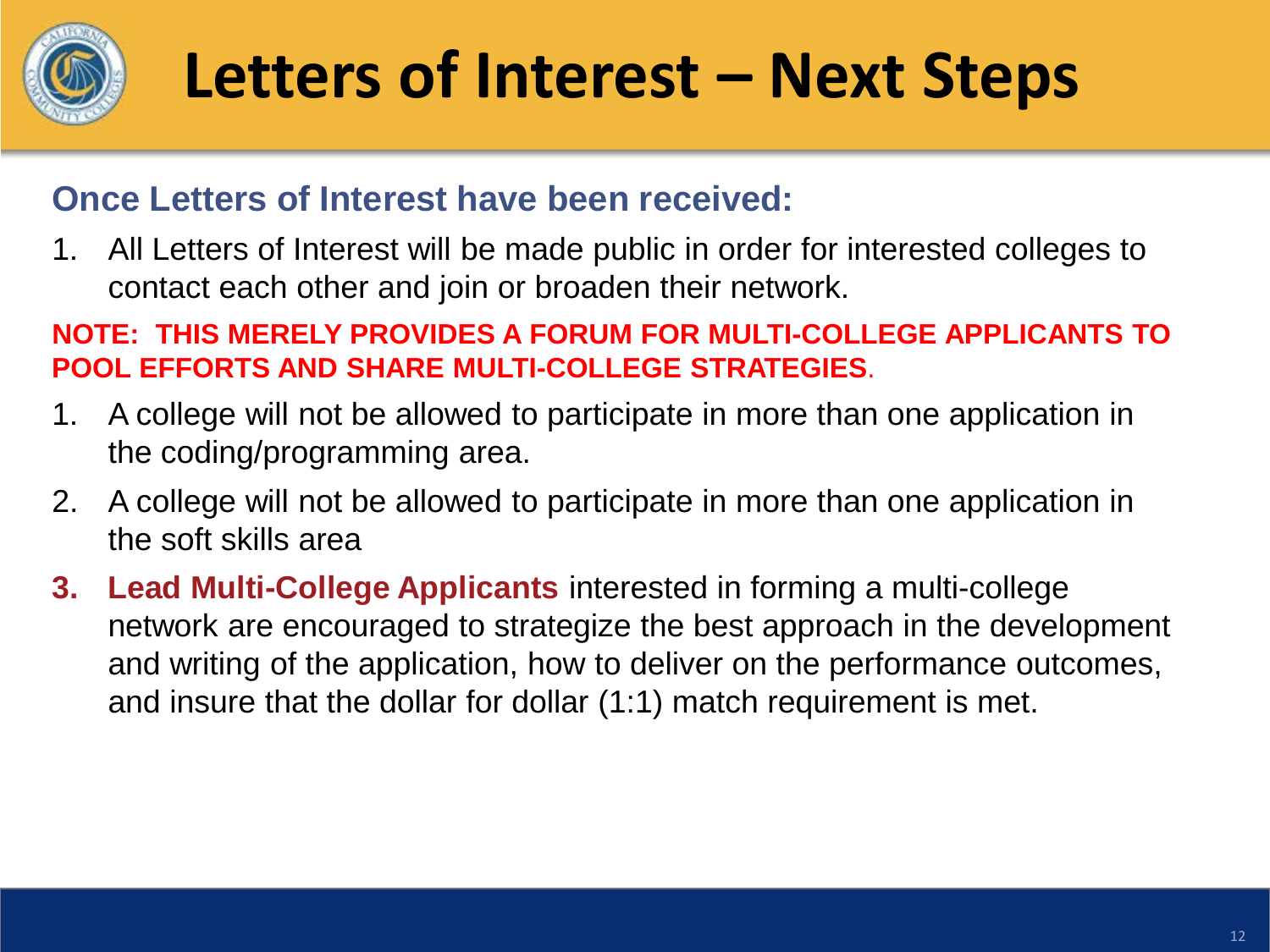

# **Acute Need Award Considerations**

- **1. Up to an additional 10 bonus points** can be awarded on top of the averaged score of an application by the CCCCO WEDD Leadership Team for proposals considered to have the highest potential to address the acute areas of need outlined in this RFA at scale.
- 2. In the area of software coding/programming, the CCCCO reserves the right to award at least one larger award to a network involving at least two colleges in targeted regions where the labor market need is great, documented by LMI date, and includes a minimum of two colleges from other regions.
- 3. In the area of software coding/programming, the CCCCO reserves the right to award at least one larger award to a network involving at least 10 colleges in targeted regions where the labor market need is great, documented by LMI date, and includes a minimum of two colleges from other regions.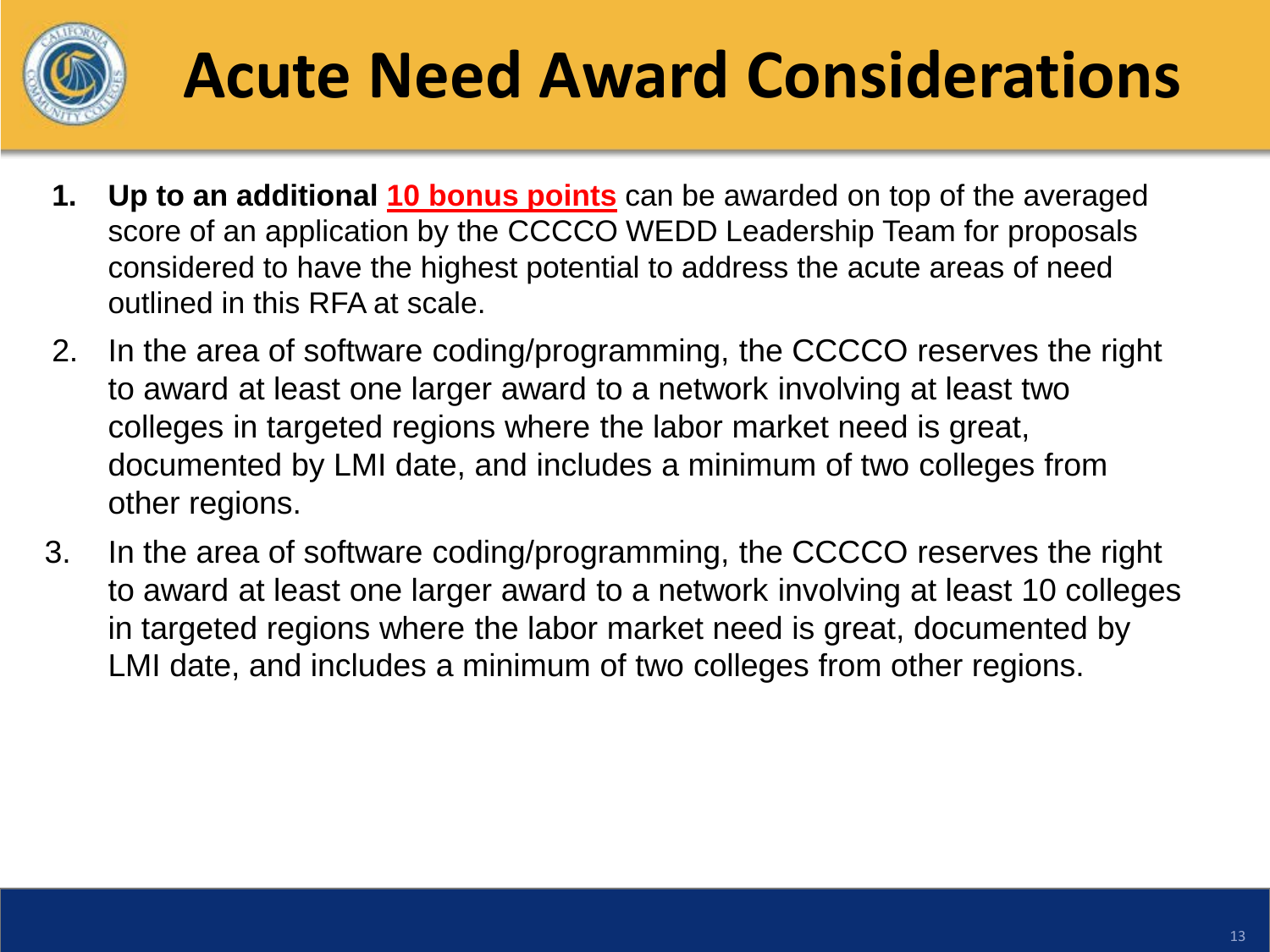

## **Application Format & Instructions**

- 1. To avoid being disqualified, application format instructions must be followed, all questions answered, and the RFA Specification and Appendix B forms (Excel workbook) & Appendix C Templates will be used as tools.
- **2. All required narratives** must have a format set for 8.5"x 11" paper with margins of 1" Arial font and 12-point type.
- 3. A maximum of **10 narrative pages total** will be allowed per application. In other words, the total number of narrative pages will be counted as all inclusive.
- 4. The Chancellor's Office may require the applicant to make adjustments in the budget, annual workplan, or other aspects of the application prior to funding the grant.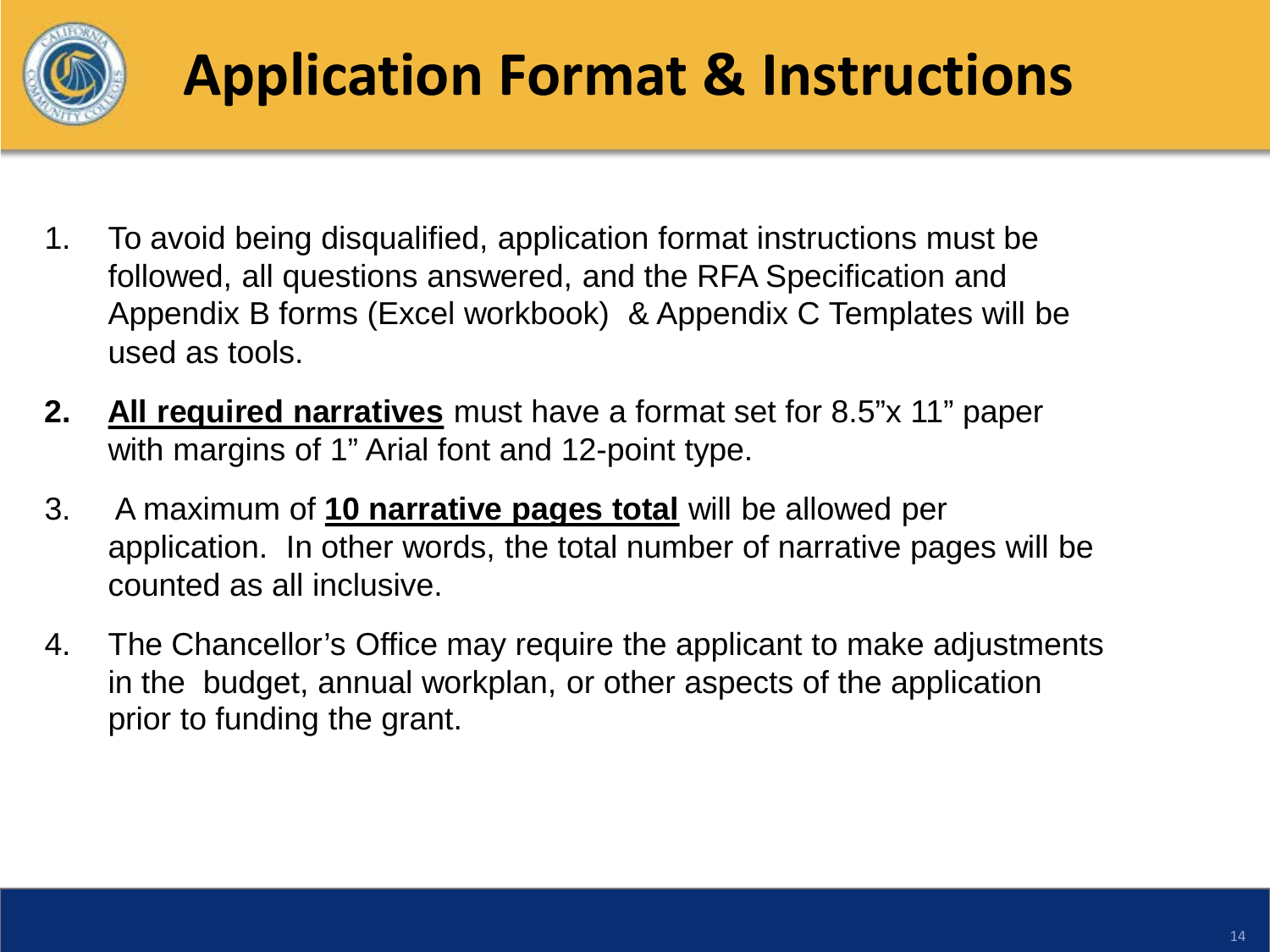

#### **Application Components**

- CEO Cover Letter-Letter of Intent *(Appendix C-Templates)*
- Contact Page *(Appendix B - excel workbook)*
- Application Abstract *(Narrative)*
- Table of Contents
- Need *(Narrative)*
- Response To Need *(Narrative)*
- Annual Workplan *(Appendix B - excel workbook)*
- Application budget summary/Budget Detail Sheets/Match *(Appendix B - excel workbook)*
- Project Management *(Narrative)*
- Partnership and Scalability *(Narrative)*
- Integration and Sustainability *(Narrative)*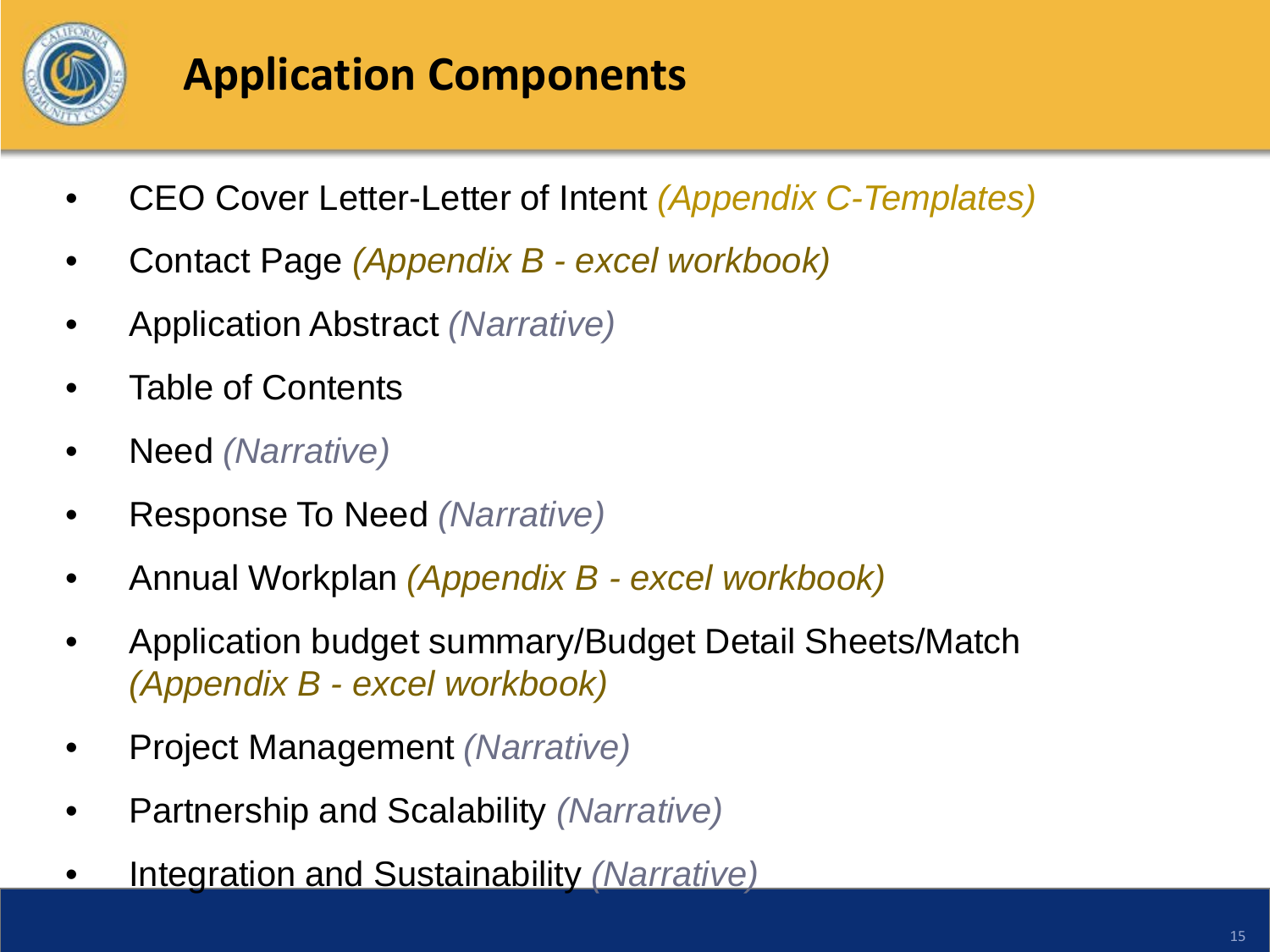

## **Application Scoring**

- Grant applications are scored based on a maximum of 100 points as indicated on the table to the right.
- A minimum averaged score of 75 must be obtained within the reading process in order to be considered for funding.
- **Up to an additional 10 bonus points** can be awarded on top of the averaged score of an application by the CCCCO WEDD Leadership Team for proposals considered to have the highest potential to address the acute areas of need outlined in this RFA at scale.

|                  |                                          | <b>Maximum</b><br>points |
|------------------|------------------------------------------|--------------------------|
| Section 1   Need |                                          | 10                       |
|                  | Section 2 Response to Need               | 30                       |
|                  | Section 3 Annual Workplan                | 20                       |
|                  | Section 4 Application Budget Summary/    | 10                       |
|                  | <b>Application Budget Detail</b>         |                          |
|                  | Sheet/Match                              |                          |
|                  | Section 5   Project Management           | 10                       |
|                  | Section 6   Partnership and Scalability  | 10                       |
|                  | Section 7   Integration & Sustainability | 10                       |
|                  | <b>Total Points</b>                      | 100                      |
|                  | <b>Bonus Points</b>                      | 10                       |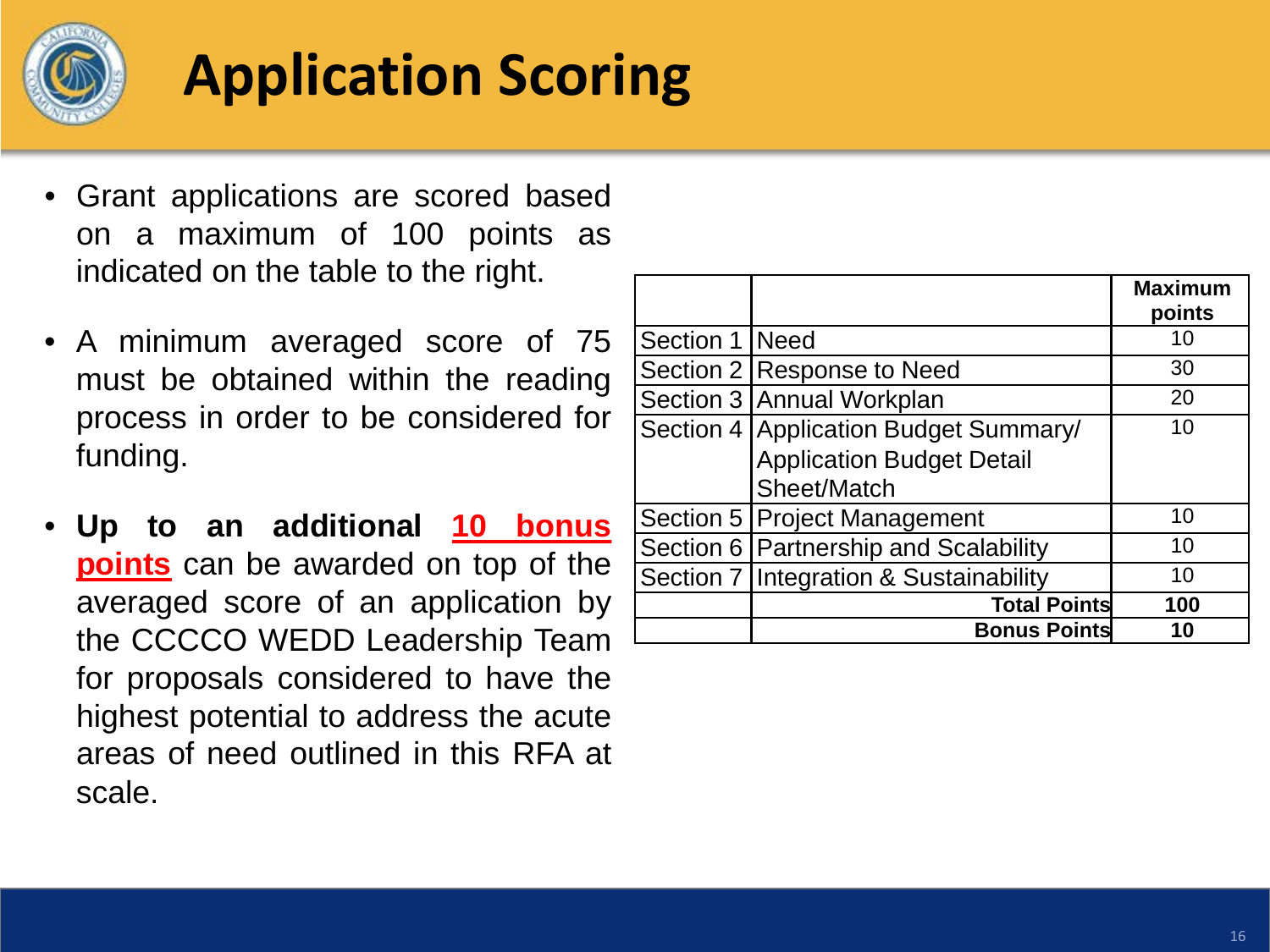

## **Annual Workplan**

- **Objectives**
- **❖** Metric Number(s)
- **❖** Activities
- **❖** Performance Outcomes
- **❖** Timelines
- **❖** Responsible Persons
- **❖** Insure that your workplan reflect attendance at Regional Consortia Meetings.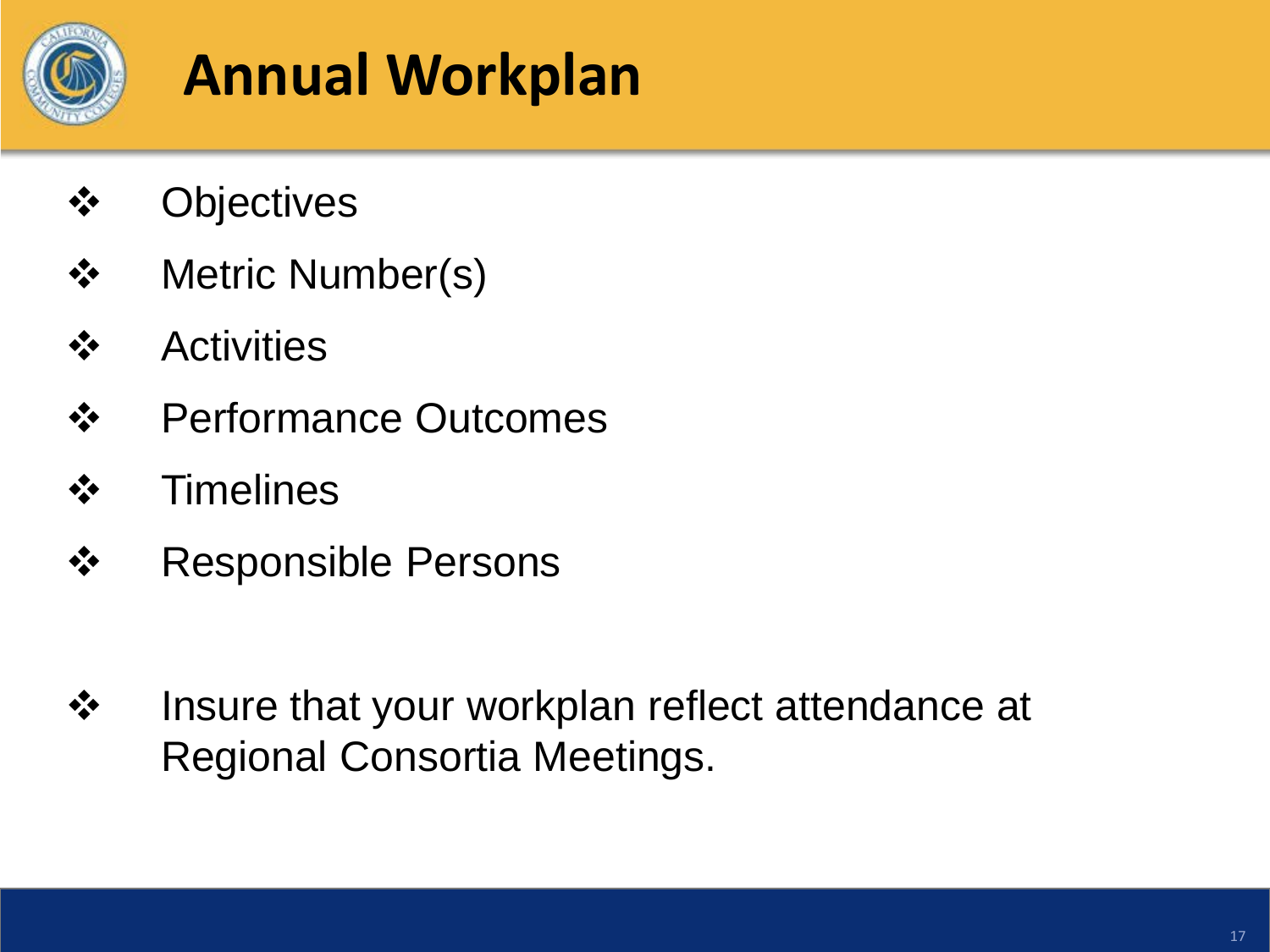

**Excel Workbook Forms: Follow the directions to "Do First". This action will populate the fields in the form headers and insure that the RFA number and the district information is correct.** 

The Budget Summary page will automatically populate with the appropriate budget information AFTER you complete the Budget Detail AND Match Detail Sheets.

- Budget Detail Sheets *(complete first)*
- **Budget Summary**
- **E** Indirect Administrative Costs
- **E** Travel
- **Equipment Purchases**
- Regional Consortia Meetings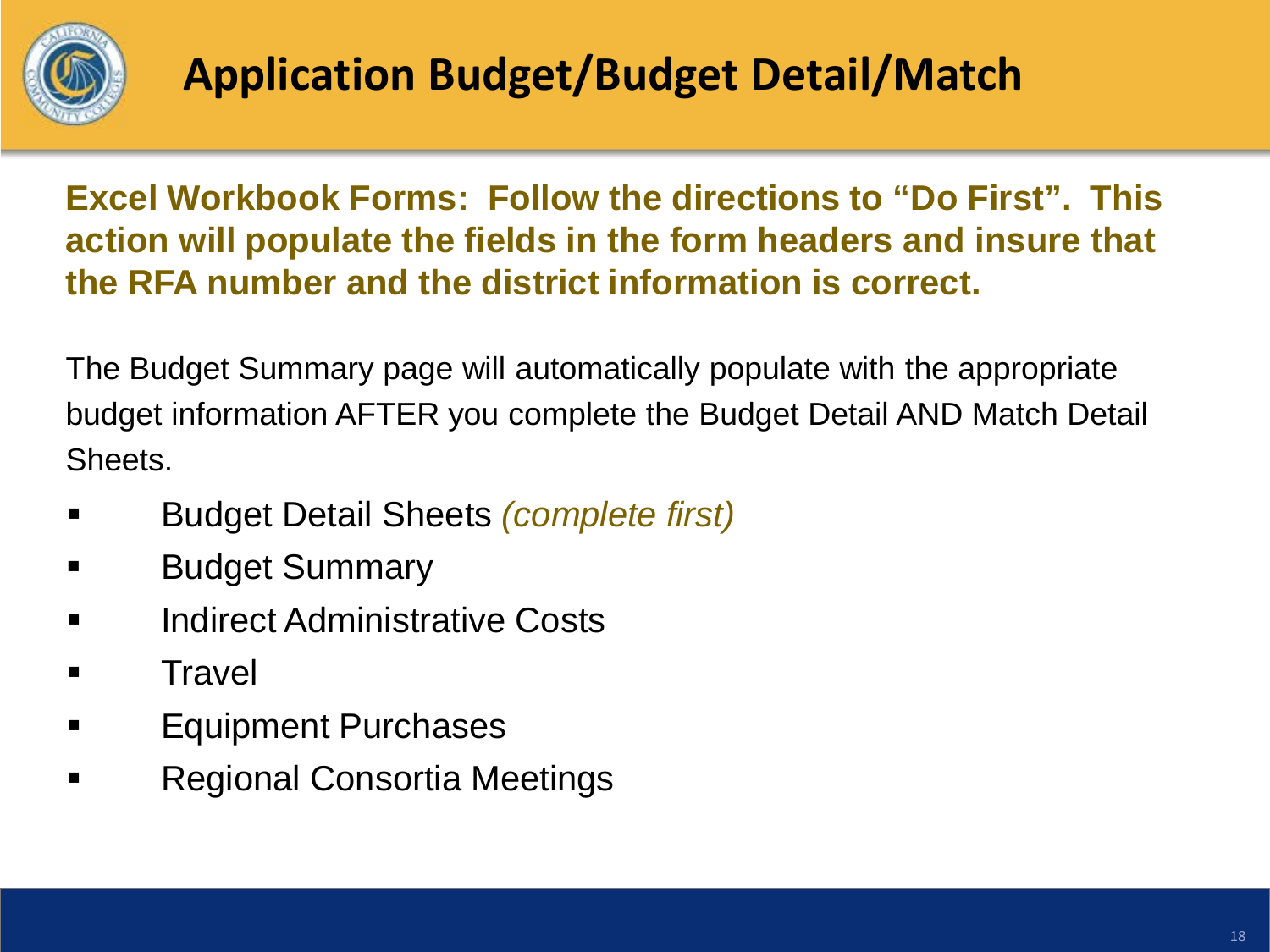

## **Match-Dollar for Dollar 1:1**

"Matching Resources" are required means any combination of public or private resources, either cash or in-kind, derived from sources other than the economic and workforce development program funds appropriated by the annual Budget Act, that are determined to be necessary for the success of the project to which they are applied.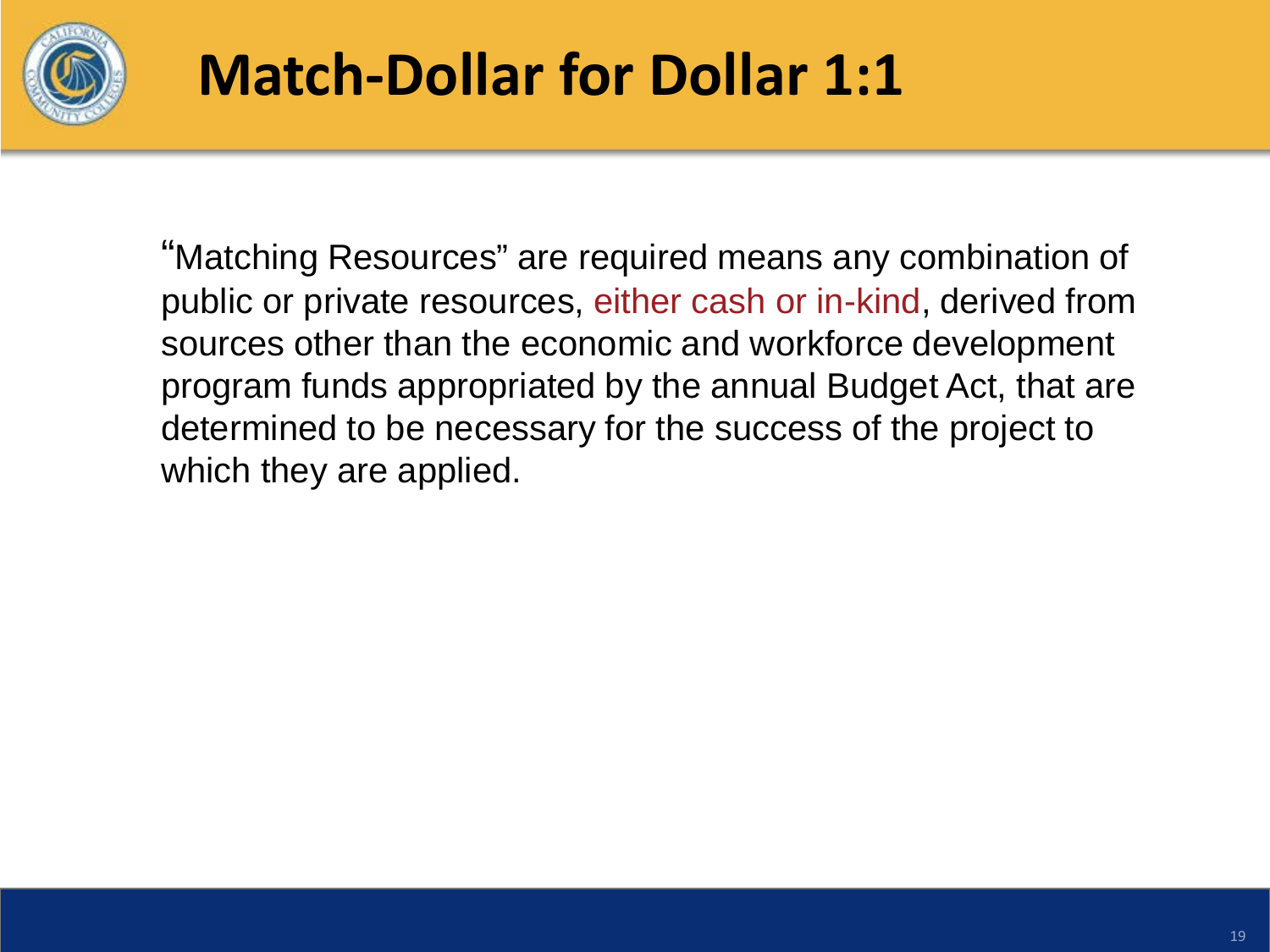

# **Application Submission Procedures**

#### **Once Applications are received:**

Each received application will be screened for completeness to insure all application components have been included, formats followed, and signature requirements have been met. Failure to comply with application submission instructions **shall result in rejection prior to scoring.** 

- **Submission of PDF application** must be submitted electronically to *[EWDAppSubmittals@cccco.edu](mailto:EWDAppSubmittals@cccco.edu)* , no later than **5:00 p.m. Friday, January 30, 2015**.
- $\Box$  Applications must be in a single PDF (no separate e-mails with pieces of applications will be accepted).
- $\Box$  Applications e-mailed to any address other than listed above will not be accepted.
- The subject line must read: **2014-2015 IDRC (***name of the College/District***)**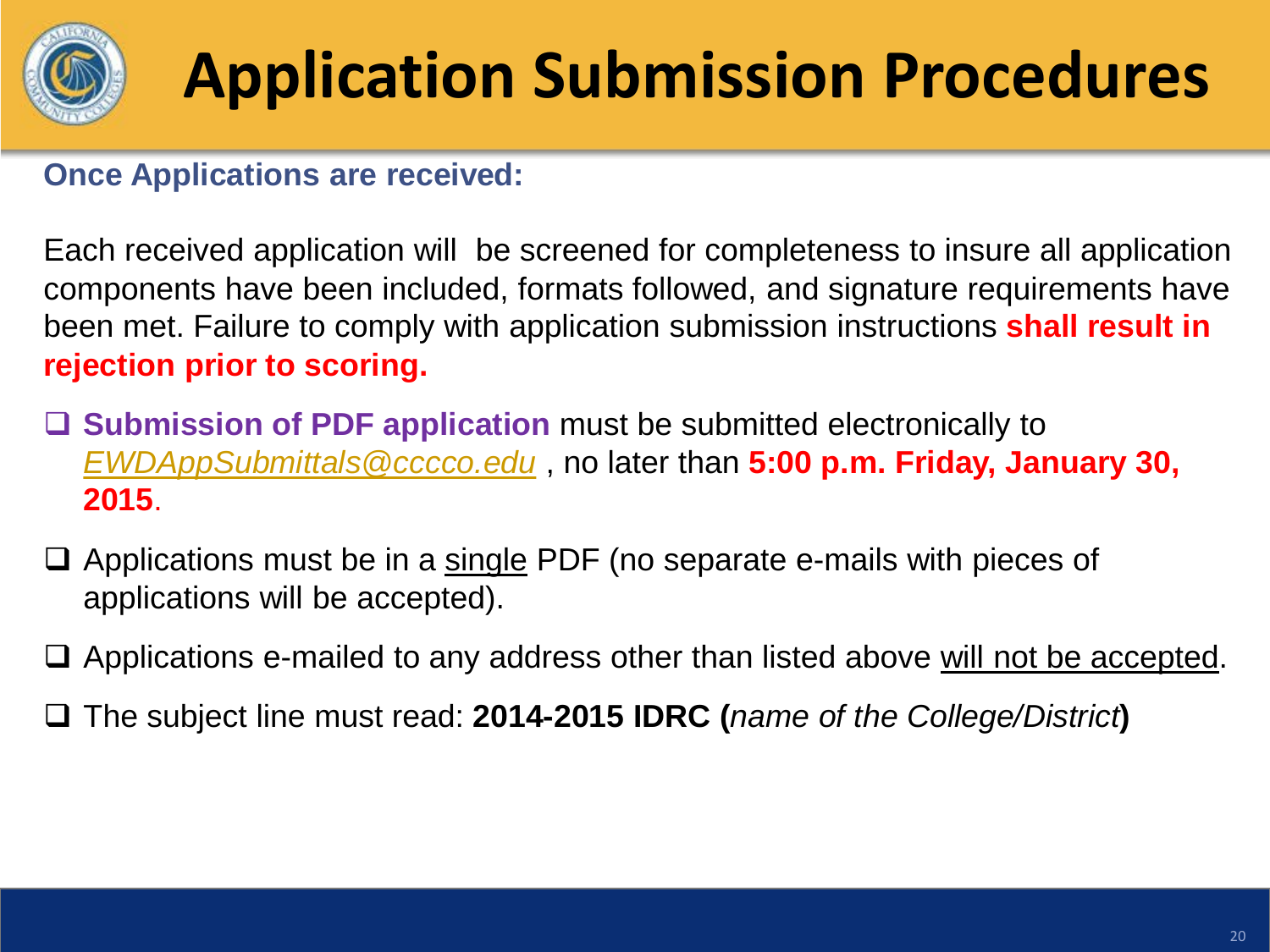

# **Application Submission Components**

In the following order, please insure the application submitted includes these application components:

- A cover letter signed by the CEO or designee of the Community College District *(Appendix C, Templates)*
- Contact Page *(Appendix B, excel workbook)*
- Application Abstract (*Narrative*)
- **Q** Table of Contents
- Need (*Narrative*)
- Response to Need (*Narrative*)
- Annual Workplan *(Appendix B, excel workbook)*
- Application Budget Summary *(includes signatures of Project Director, Chief Business Officer's/Designee's signature)*
- Application Budget Detail Sheet *(Appendix B, excel workbook)*
- Application Match Detail Sheet 1:1 match from employers) *(Appendix B, excel workbook)*
- Out-of-State Travel Form(s) if applicable *(Appendix C, Templates)*
- Project Management (*Narrative*)
- Partnership and Scalability (*Narrative*)
- Sustainability and Integration (*Narrative*)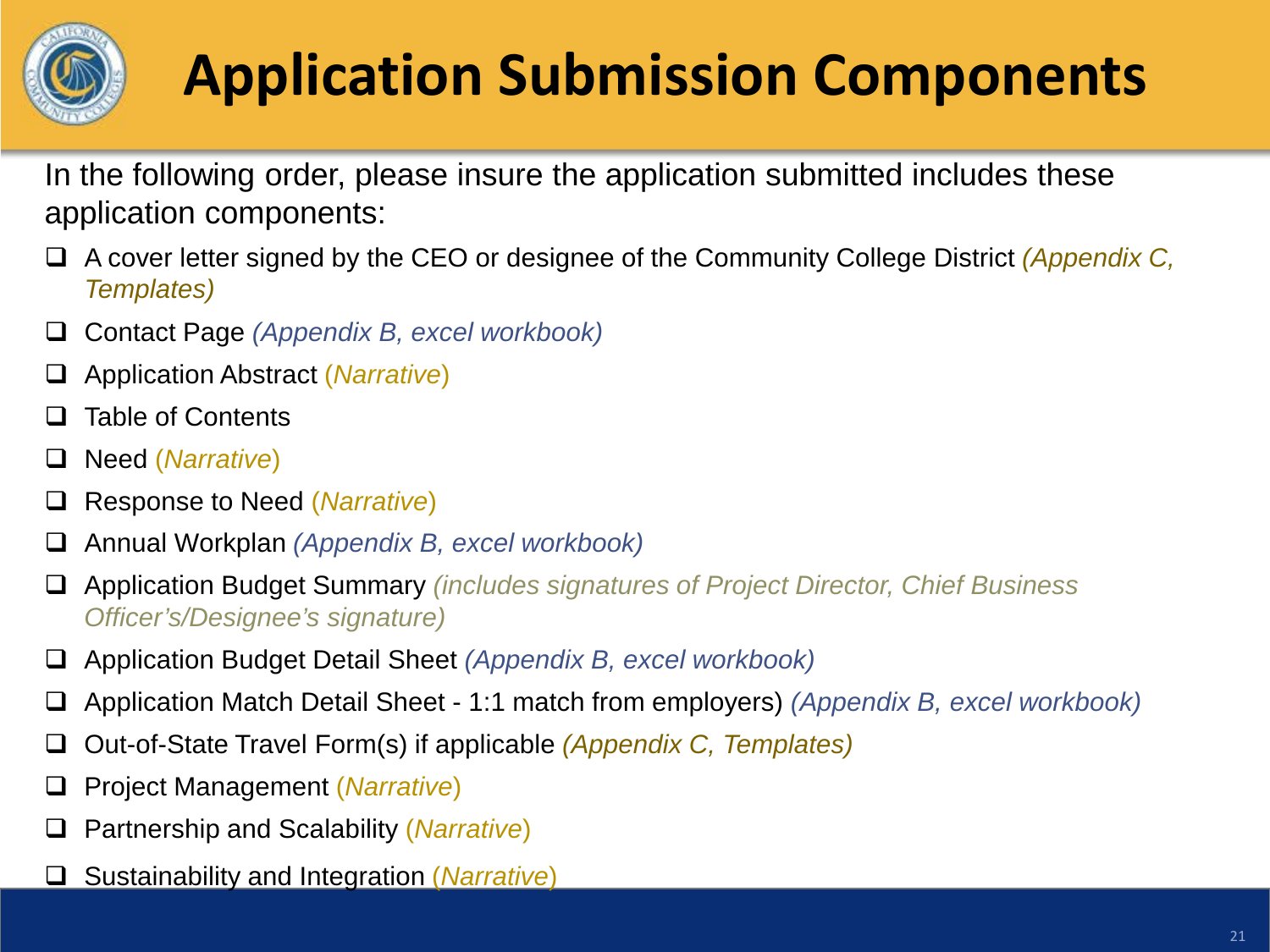

## **Calendar of Key Dates**

| <b>Key Dates</b>  |                                                     |
|-------------------|-----------------------------------------------------|
| December 4, 2014  | <b>RFA Released</b>                                 |
| December 16, 2014 | <b>Bidder's Conference</b>                          |
| December 22, 2014 | Letter of Interest Due (Acute need-Multi-college)   |
| January 30, 2015  | Deadline for Submitting Application                 |
| February 13, 2015 | Notification of Intent to Award                     |
| February 27, 2015 | <b>Appeal Deadline</b>                              |
| March 16-17, 2015 | Board of Governors Approval (grants over \$100,000) |
| April 1, 2015     | <b>Grant Commencement</b>                           |
| March 31, 2017    | <b>Grant End Date</b>                               |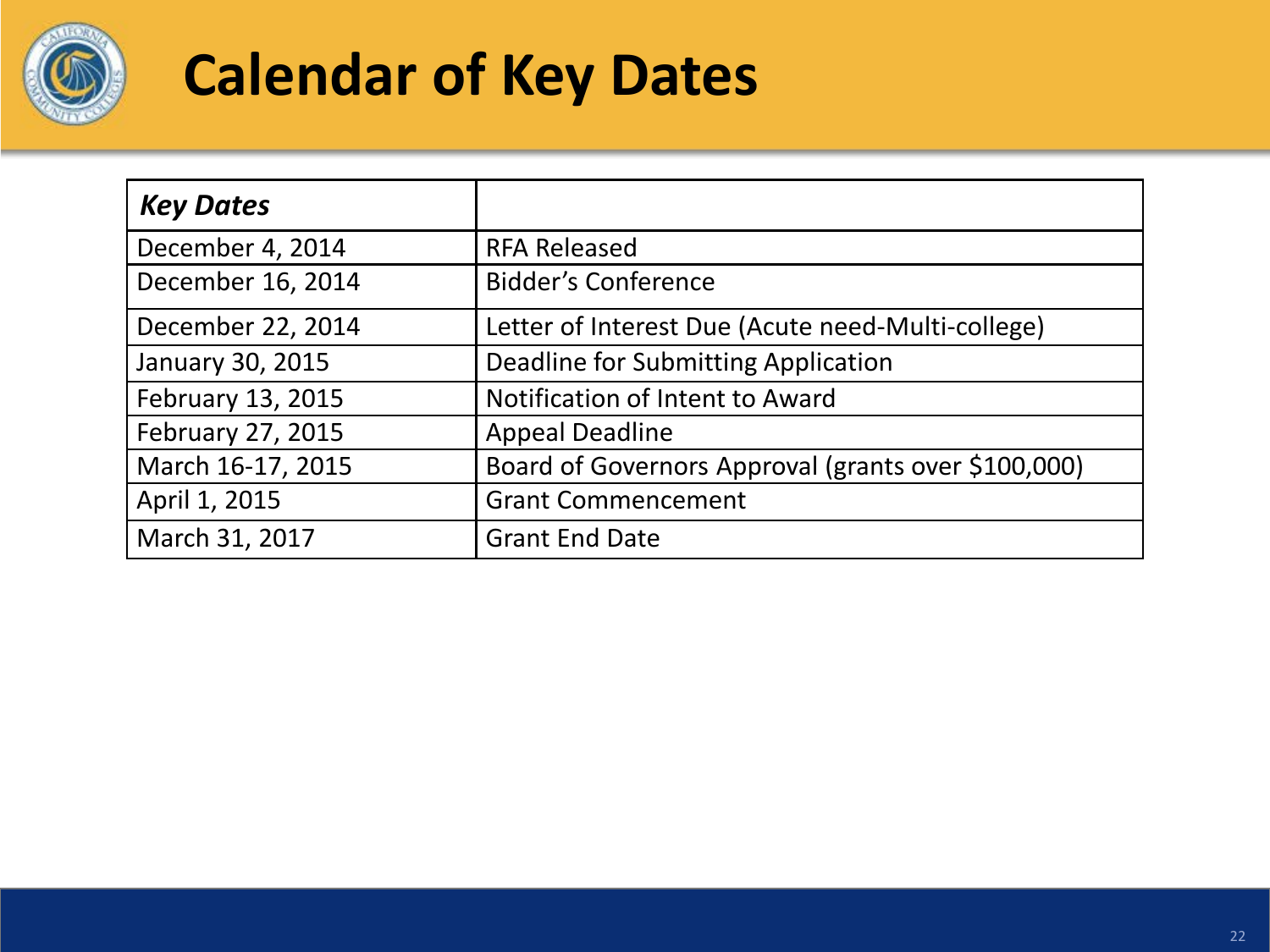

## **Calendar of Reporting Dates**

| <b>Reporting Dates</b>  | Year 1                                                                   |
|-------------------------|--------------------------------------------------------------------------|
| July 25, 2015           | 1st Quarter Year-to-Date Expenditure and Progress Report due             |
| October 25, 2015        | 2nd Quarter Year-to-Date Expenditure and Progress Report due             |
| January 25, 2016        | 3rd Quarter Year-to-Date Expenditure and Progress Report due             |
| April 25, 2016          | 4 <sup>th</sup> Quarter Year-to-Date Expenditure and Progress Report due |
| May 25, 2016            | Interim Narrative Report                                                 |
|                         | <b>Year 2</b>                                                            |
| July 25, 2016           | 1st Quarter Year-to-Date Expenditure and Progress Report due             |
| October 25, 2016        | 2nd Quarter Year-to-Date Expenditure and Progress Report due             |
| <b>January 25, 2017</b> | 3rd Quarter Year-to-Date Expenditure and Progress Report due             |
| April 25, 2017          | 4th Quarter Year-to-Date Expenditure and Progress Report due             |
| May 25, 2017            | <b>Final Expenditure, Match, and Final Narrative Report</b>              |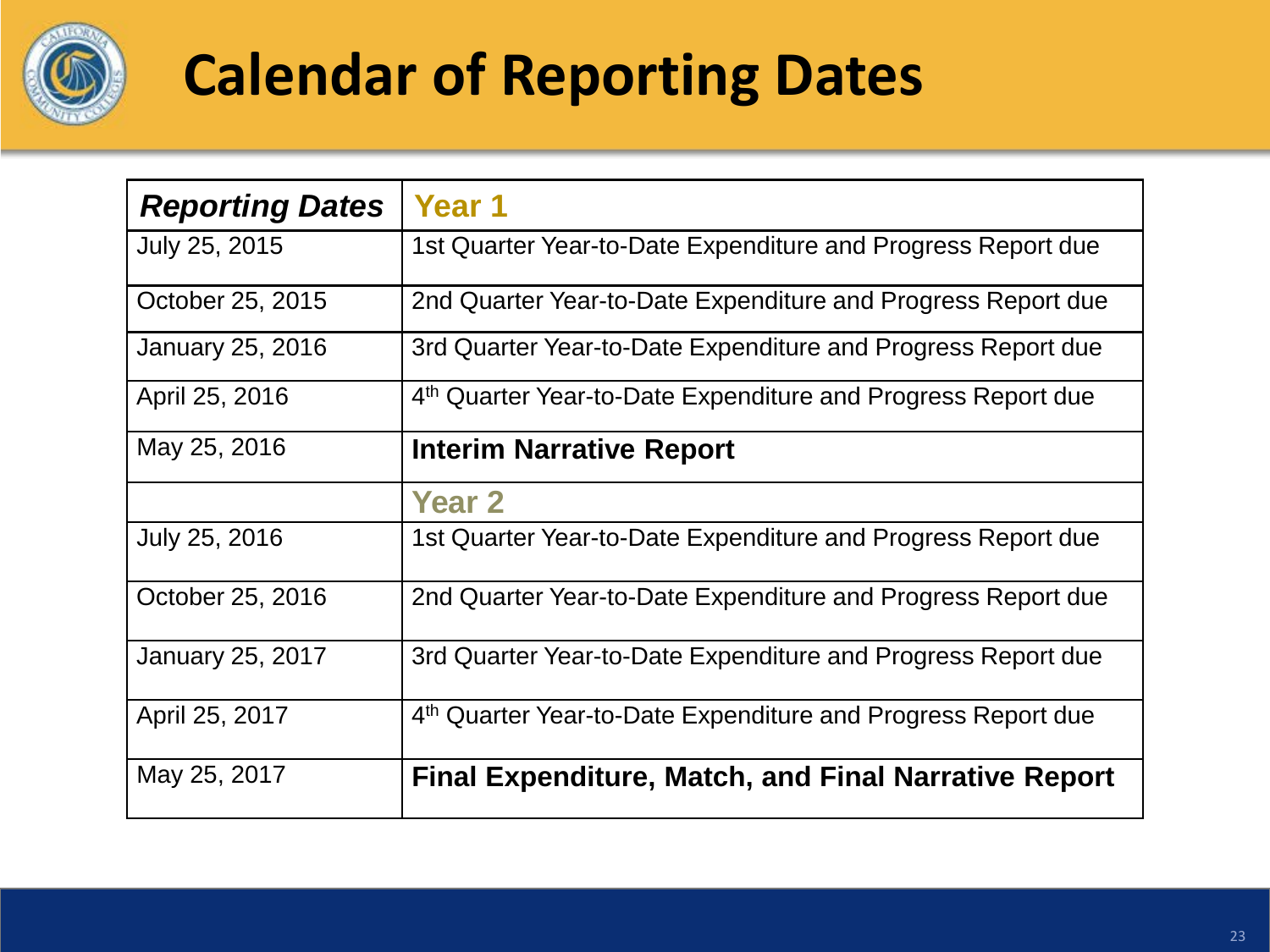

#### **Reporting Requirements**

- Permissive Activities and General Costs
- **Reporting Requirements** 
	- Year-to-Date Expenditure and Progress Report
	- Accountability Reporting
- Reference Materials
- Terms and Conditions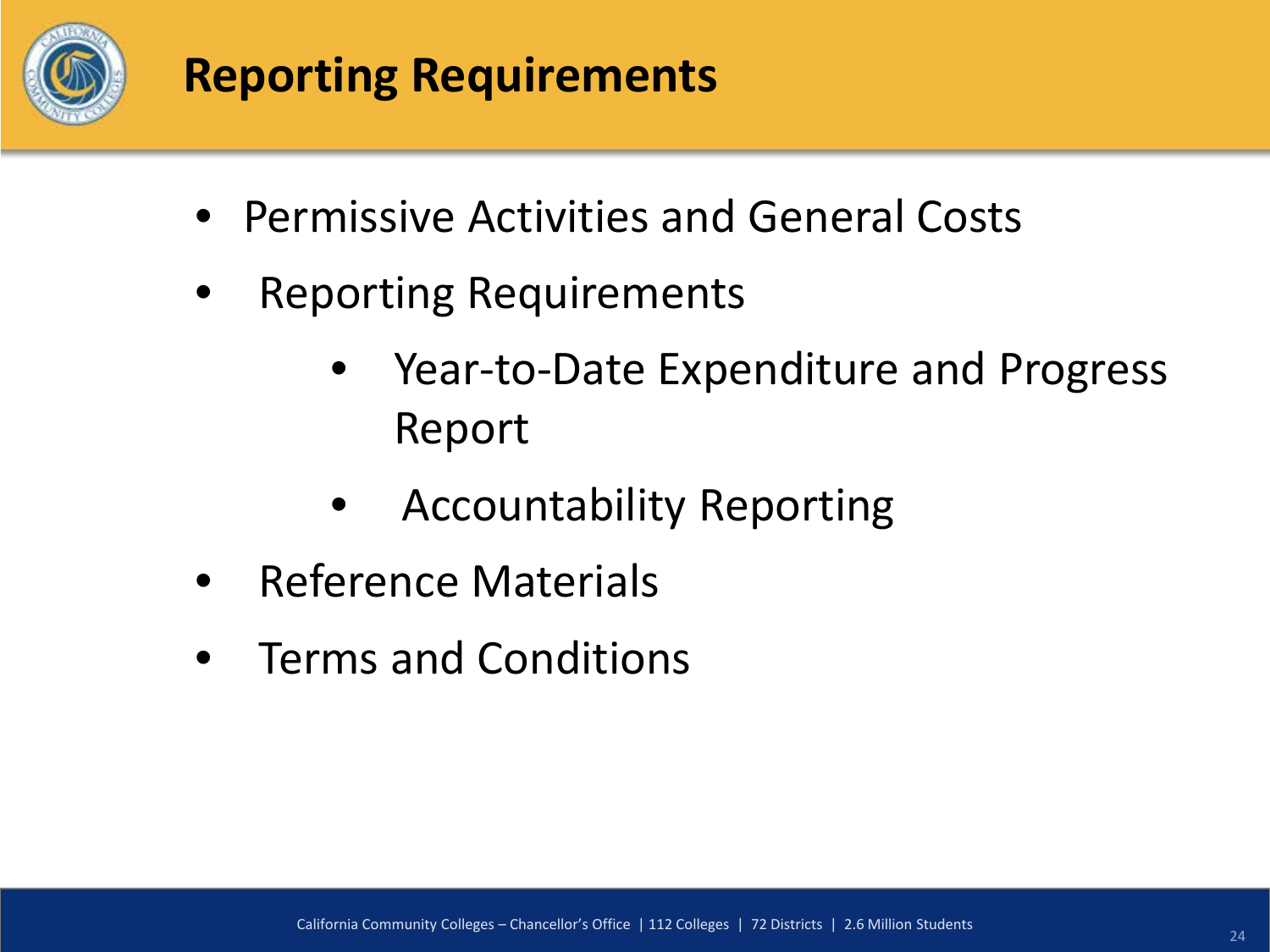

# **Appendix A Legal Terms and Conditions**

- Article I Program-Specific Legal Terms and Conditions
	- ► Cost and Payments
	- ► Budget Changes
	- ► Application Amendment Requests
	- **Reporting**
- Article II, Standard Legal Terms and Conditions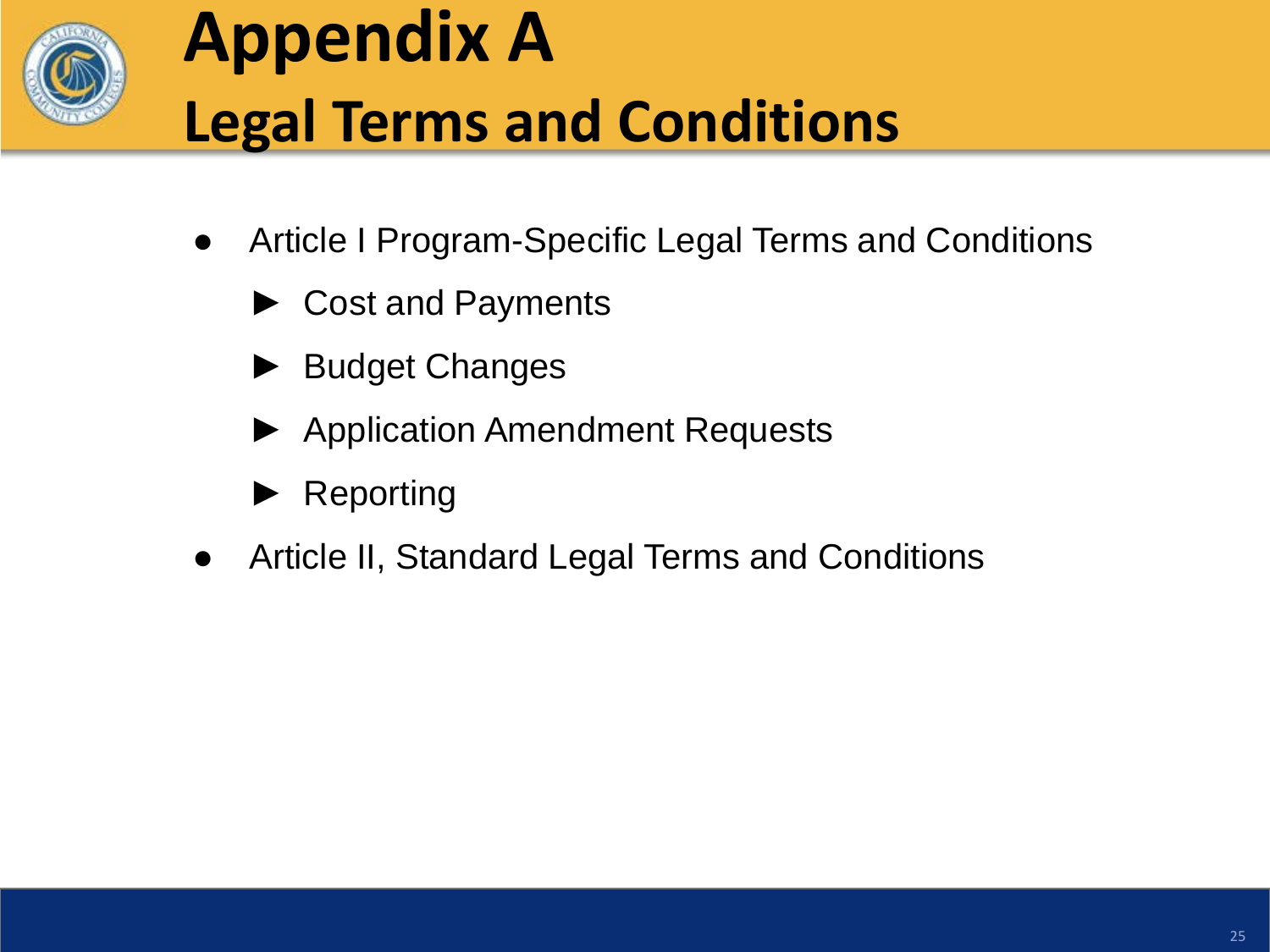

# **Appendix B Application Forms**

#### **Excel Workbook**

- Do First
- Contact Page
- Application Budget Summary
- Application Budget Detail Sheet
- Application Budget Detail Sheet (Format Example)
- Match Budget Detail Sheet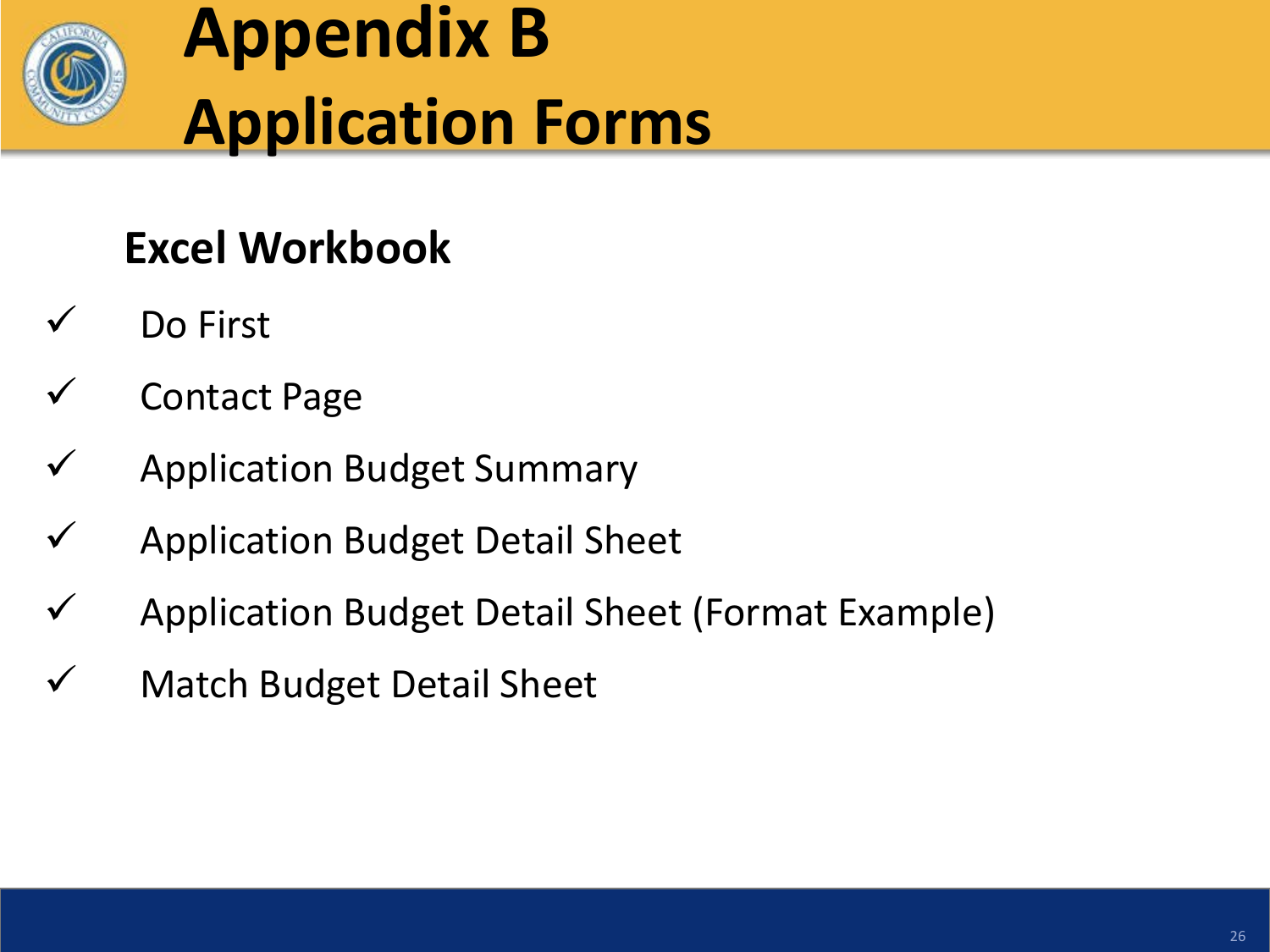

### **RFA Templates**

- Application Checklist for SB 1402
- CEO Cover Letter (Template)
- Out-of-State Travel Form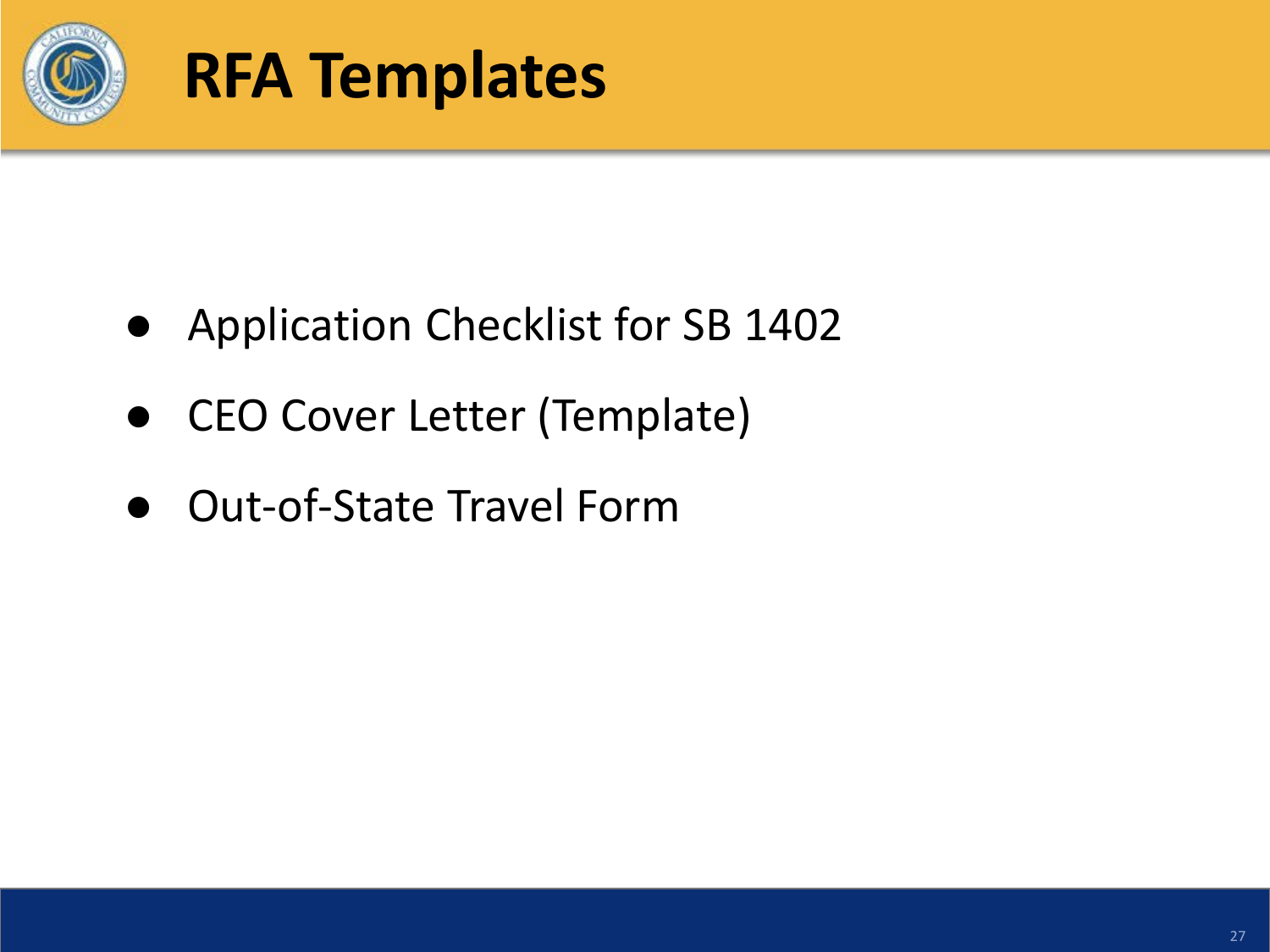

- Determining Allowable Costs
- **Permissive Activities SB 1402**
- Allowability of General Costs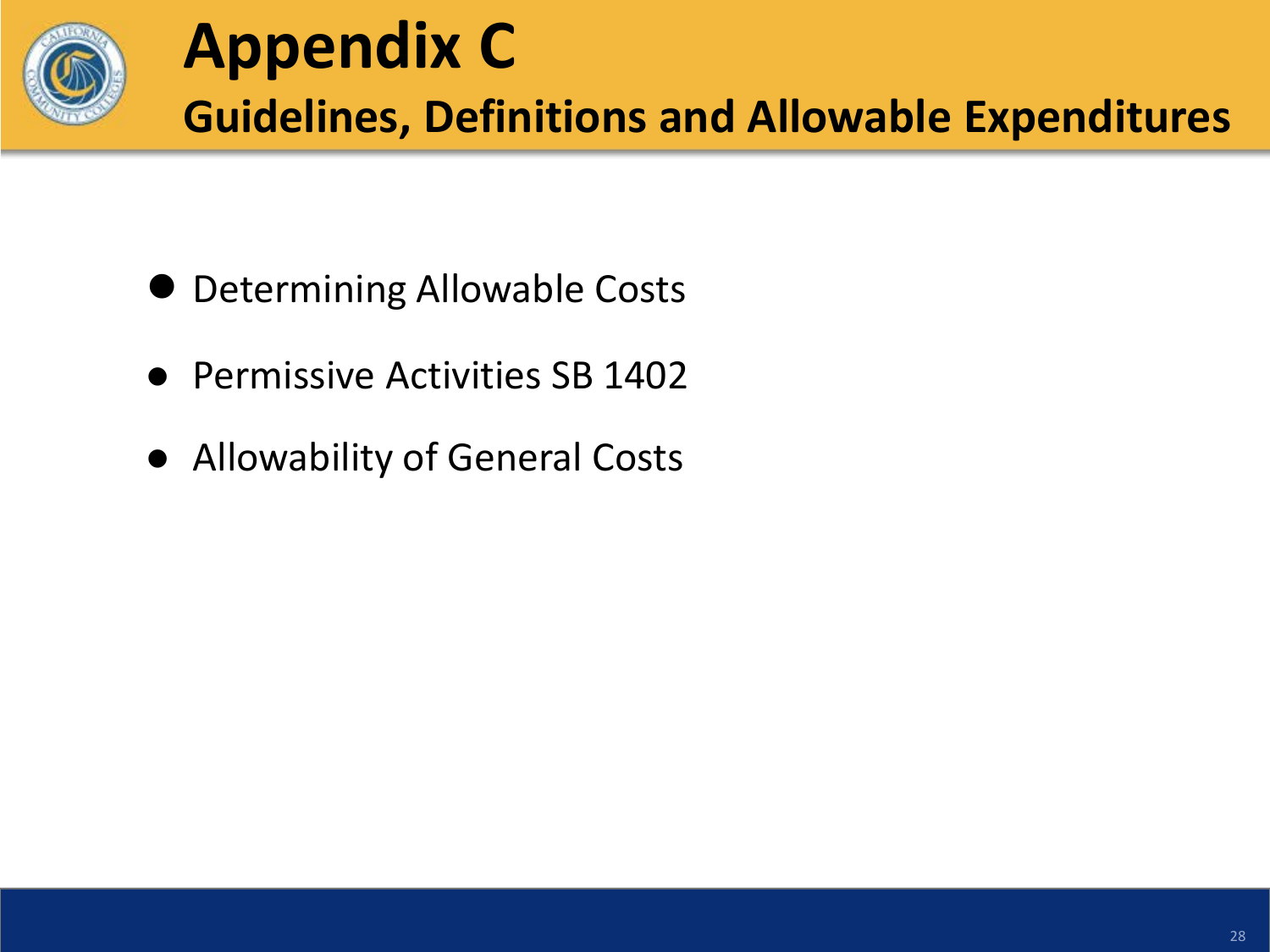

# **Appendix D**

**Common Metrics and Accountability Measures**

- **Background**
- ARCC 2.0 Framework
- **Measures**